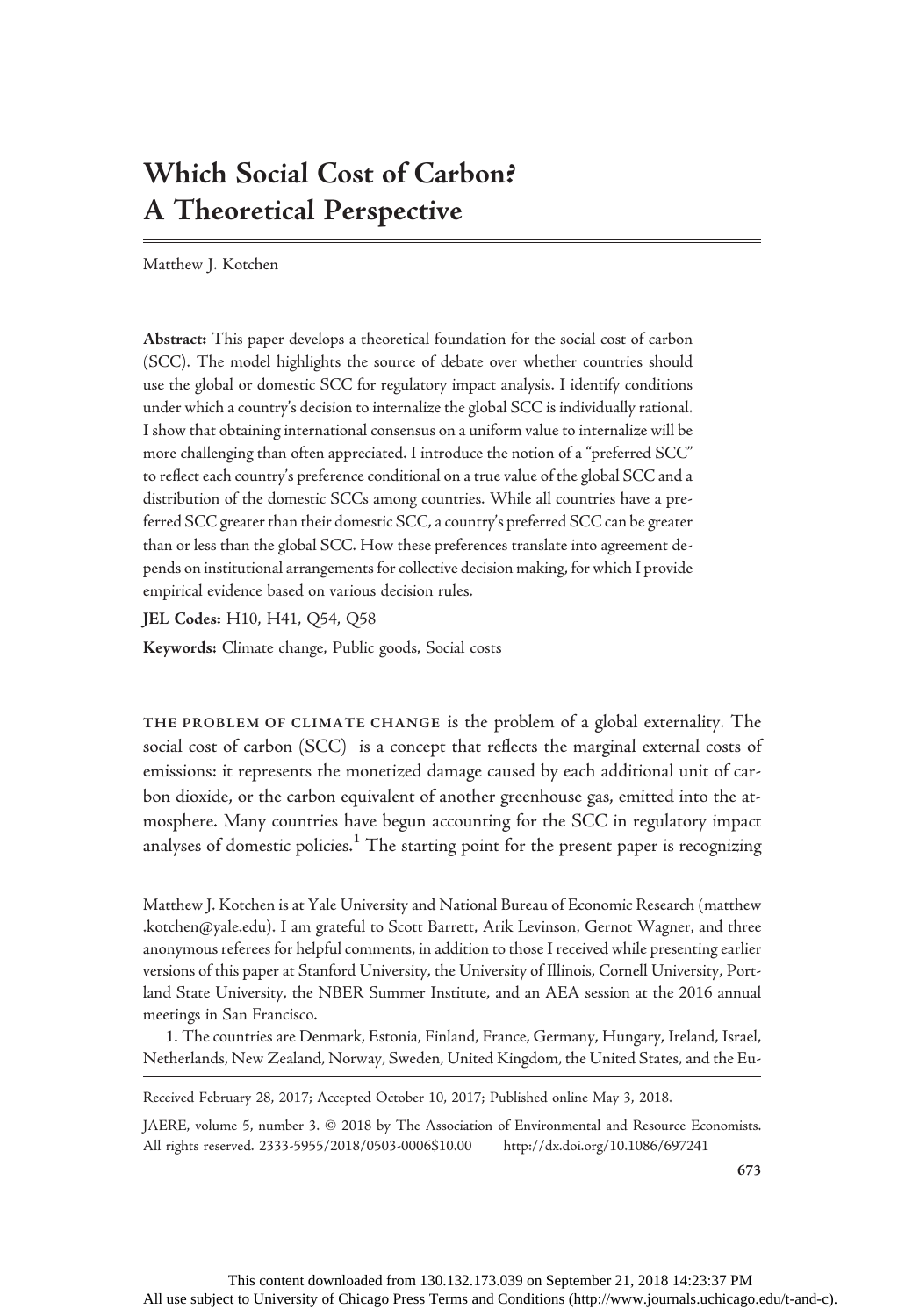that these countries are taking into account an estimate of the global benefits of reducing  $CO<sub>2</sub>$  emissions (i.e., avoided damages worldwide) when comparing the costs and benefits of domestic regulations. Between 2010 and 2016, for example, the United States used a central estimate of \$40 per metric ton of  $CO<sub>2</sub>$  emitted in 2015 (in 2014\$), with increasing numbers for each year thereafter (Interagency Working Group 2013).

There is, however, growing debate about whether the global SCC is appropriate for benefit-cost analysis of domestic policy. The practice has been justified on the basis that climate change is a unique problem because of its scale as a global externality; that application of the global SCC among all countries would lead to globally efficient emissions; and that climate policy takes place in the context of international relations where one country's actions are used to leverage those of others, and no one country can solve the problem of climate change alone (Interagency Working Group 2010; Greenstone et al. 2013; Pizer et al. 2014).

The other side of the debate emphasizes that using global benefits is a departure from the conventional practice of regulatory impact analysis, especially in the United States, where benefit-cost analysis has focused traditionally on comparing domestic benefits and costs (Dudley and Mannix 2014; Darmstadter 2016; Fraas et al. 2016; Gayer and Viscusi 2016).<sup>2</sup> The critics argue that unilateral policy for any one country should account for only the domestic share of the SCC and that broadening the scope to include global benefits has potentially far-reaching implications for the allocation of societal resources. Questions also arise about consistency with individual rationality (i.e., self-interest) from any one country's perspective. In the United States, these arguments were the basis for President Trump's almost immediate rollback of the Obama administration's use of the SCC for evaluating domestic policy (Executive Order 13783, 2017).

Despite the widespread use of the SCC for evaluating climate-related policies, and the growing debate about its appropriate scope, there is surprisingly little research on the theoretical basis of the SCC and how it should be used for policy analysis. The existing literature focuses almost exclusively on producing empirical estimates and refining the underlying methods employed in integrated assessment models (IAMs). This paper, in contrast, develops a theoretical foundation for the SCC to highlight points of disagreement in the debate over whether countries should use the global or domestic SCC. Moreover, I identify conditions under which a country's decision to internalize the global SCC is individually rational, yet I also show how obtaining international consensus on a particular value of the global SCC will be more challenging than often appreciated.

ropean Union Commission. See Smith and Braathen (2015) for a survey on the use of the SCC among OECD countries.

<sup>2.</sup> For a legal perspective, see Rowell (2015) for a detailed discussion about the precedence and potential challenges that arise from using the global SCC for regulatory impact analysis in the United States.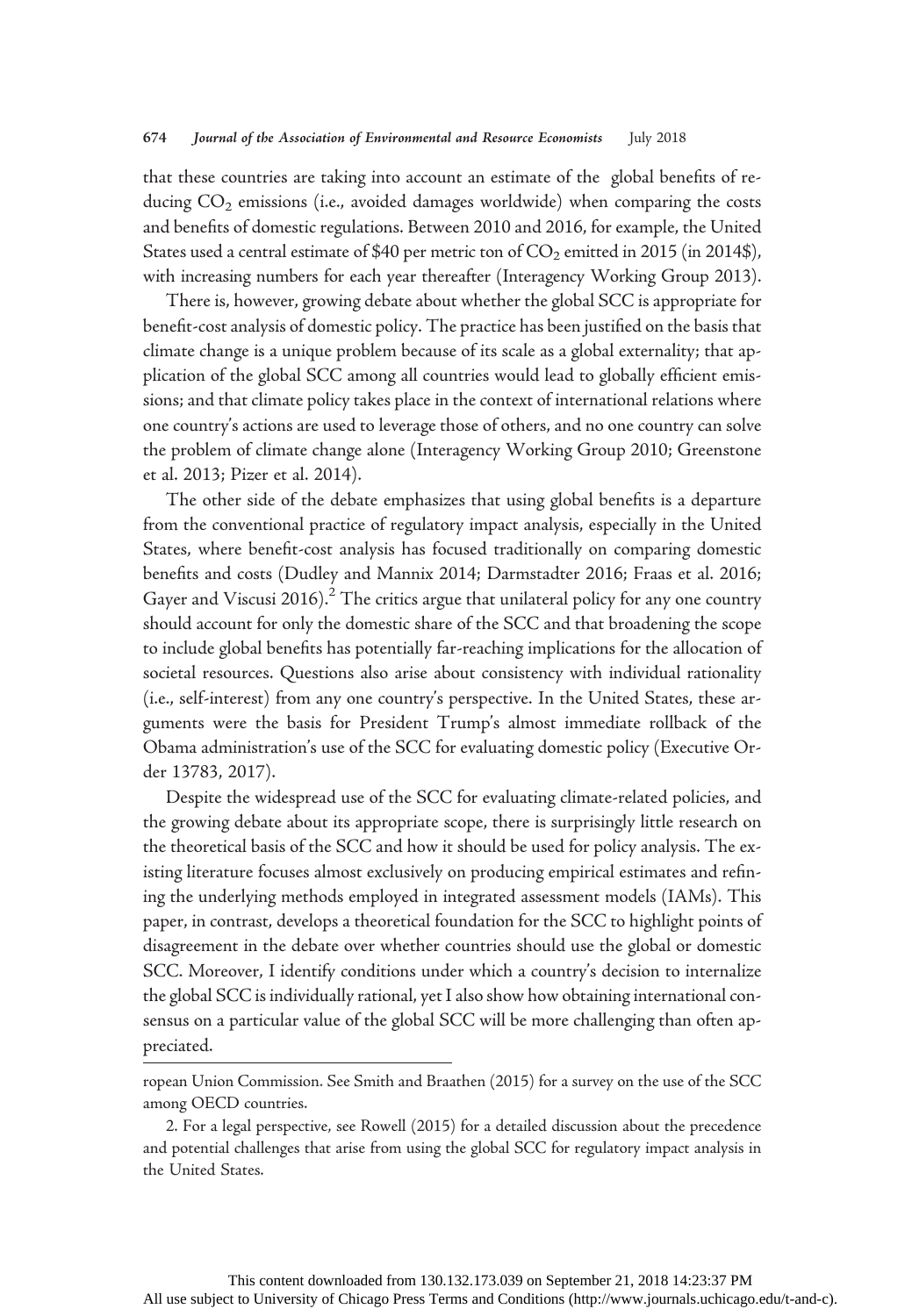The next section begins with the basic setup of a static model where each country chooses its emissions policy, recognizing that aggregate emissions generate a global public"bad." The setup makes immediately clear the distinction between global and domestic definitions of the SCC. Analysis in section 2 shows how internalizing the global SCC is consistent with efficiency of global emissions, and internalizing the domestic SCC is consistent with a Nash equilibrium among countries on their choice of emissions. I then use the model in section 3 to show potential distributional effects of moving from equilibrium to efficient emissions, along with suggestive empirical evidence based on the regional calibration in the C-DICE model (Nordhaus 2015).

Section 4 moves directly to questions about individual rationality and a country's choice of internalizing the global or domestic SCC. I extend the basic model in two ways to account for the real-world institutional context where climate policy and international negotiations take place. First, building on the international relations argument for leadership and leverage, I replace the assumption of Nash behavior with conjectures about how other countries will respond to one's own choice of emissions. Second, taking account of the dynamic way that countries will make emissions decisions over time, I extend the static setup of the model to a repeated game and consider basic folk theorem results. Both modeling approaches show that a country's choice to internalize the global SCC can be individually rational. The results provide what is to the best of my knowledge the first formally derived microeconomic justification for countries to internalize the global SCC, and the necessary conditions are informative for policy design.

But on what value of the global SCC should we expect countries to agree? From an economics perspective, and setting aside assumptions about the discount rate, the SCC is generally perceived as an objective parameter, the estimates of which are limited primarily by empirical methods and data availability. For political purposes, however, seeking the one right estimate of the global SCC fails to recognize the heterogeneous incentives on the part of sovereign countries. In section 5, I introduce the notion of a "preferred SCC" (PSCC) to reflect each country's preference for a globally internalized shadow value on emissions, conditional on a true value of the global SCC and a distribution of the domestic SCCs among countries. While all countries have a PSCC greater than their domestic SCC, a country's PSCC can be greater than or less than the global SCC. How these preferences translate into agreement therefore depends on institutional arrangements for collective decision making, for which I provide some empirical evidence based again on the C-DICE model and various decision rules.

In the final section, I conclude the paper with a summary of the main results and policy implications. A central finding is that internalizing the global SCC when setting domestic policy or conducting regulatory impact analysis can be in a country's own selfinterest. There is, however, a need for more research on the theoretical basis of the SCC and its use for policy analysis. The analysis here demonstrates how establishing and using the global SCC among sovereign nations is not simply an application of estimating and internalizing an externality.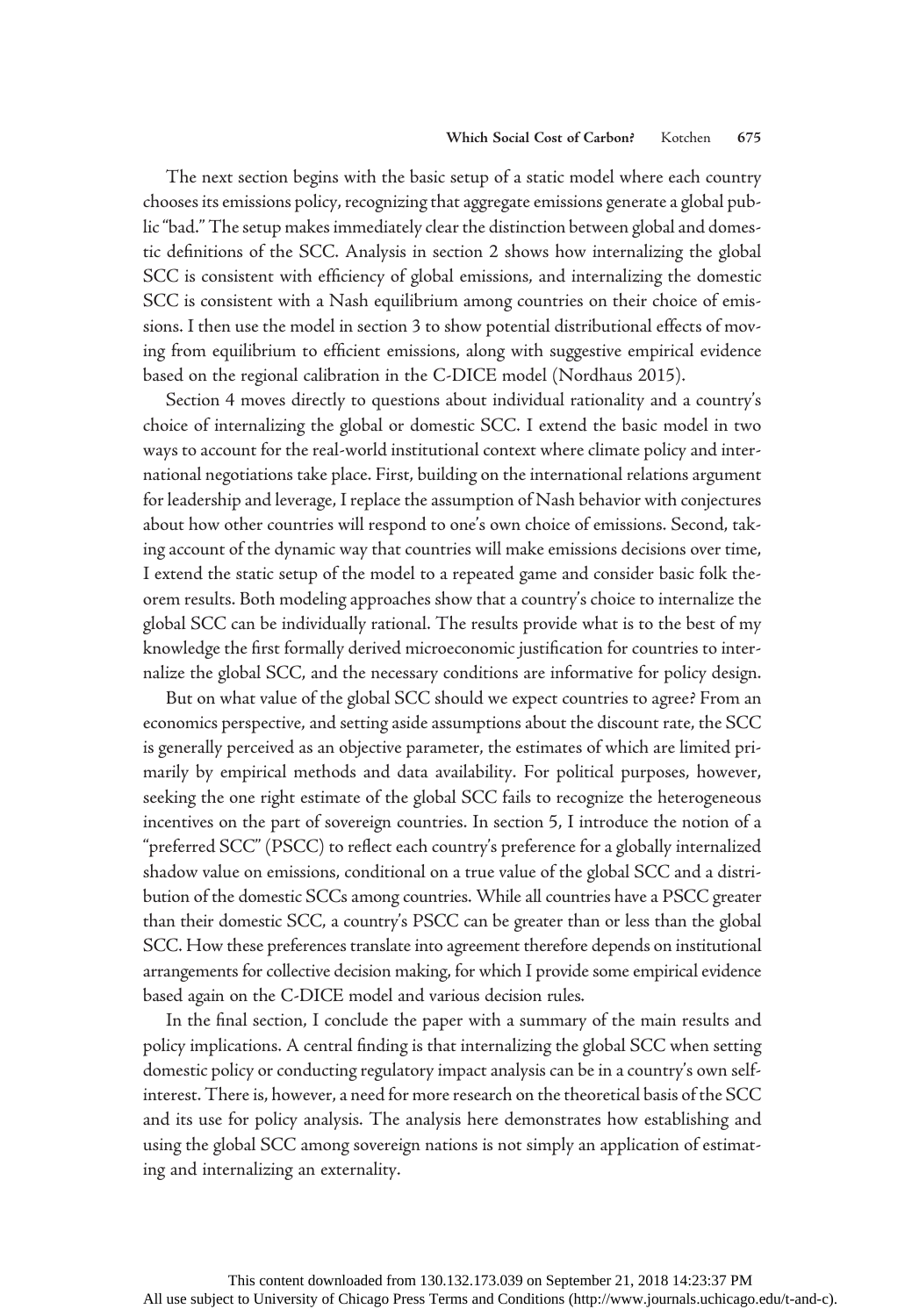## 1. THE MODEL SETUP

I construct the simplest model possible to illustrate the key ideas. Countries are indexed  $i = 1, ..., n$  with  $n \ge 2$ . Each country has emissions  $x_i$ , and the initial version of the model is static.<sup>3</sup> The aggregate level of emissions,  $X = \sum_{i=1}^{n} x_i = x_i + X_{-i}$ , is a global public "bad." This means that emissions anywhere on the planet affect all countries, and I assume the impact on each country is negative. The damages of emissions in country *i* are  $D_i(X) = \alpha_i X$ , where  $\alpha_i > 0$ , and the linearity assumption is made for simplicity. The benefits of emissions in country *i* are  $B_i(x_i)$ , where  $B_i'(x_i) > 0$  and  $B_i''(x_i) \leq 0$ . I have assumed here, again for simplicity, that both the benefits and damages are measured in equivalent monetary units.

A few observations are useful about the country-level specification of the damage and benefit functions. The damage function for each country can be written as consisting of two terms,  $D_i(X) = \alpha_i X_{-i} + \alpha_i x_i$ . The first term reflects the damage in country  $i$  from emissions in all other countries. The second term reflects the damage in country  $i$ from its own emissions. While the damages with a domestic origin are internal to the country, they are external to individual agents within the country. Internalizing domestic damages from domestic emissions therefore requires some form of government intervention. The interventions can be either quantity or price based. A quantity-based policy would set  $x_i$  in ways consistent with, for example, direct regulation or a cap-andtrade program. A price-based policy would set a per unit price  $p_i$  on emissions (e.g., a carbon tax) that would determine a country's emissions according to  $x_i(p_i)$  =  ${x_i : B'_i(x_i) = p_i}$ , which represents each country's demand for emissions.<br>The simple setup of this model makes immediately also the different

The simple setup of this model makes immediately clear the differences between two notions of the SCC:

**Definition 1 (DSCC):** The domestic social cost of carbon is  $\alpha_i$  for all *i*.

**Definition 2 (GSCC):** The global social cost of carbon is  $A = \sum_{i=1}^{n} \alpha_i$ .

Both the DSCC and the GSCC provide a measure of monetized, marginal damages from emissions but differ in their political and therefore geographic scope. The DSCC measures the marginal damages to each country individually, whereas the GSCC measures the global marginal damages, which are the sum of the DSCCs across all countries.

Most of the empirical evidence on the GSCC comes from IAMs. Although IAMs are not without critics (Pindyck 2013, 2017), they provide the leading approach among researchers and policy makers for estimating the GSCC (Metcalf and Stock 2017). As the IAMs have become more detailed over time, greater efforts have been made to in-

<sup>3.</sup> The one-period version of the model can be interpreted as a single long period or extended to reflect a repeated game with a constant payoff structure, as in section 4.2.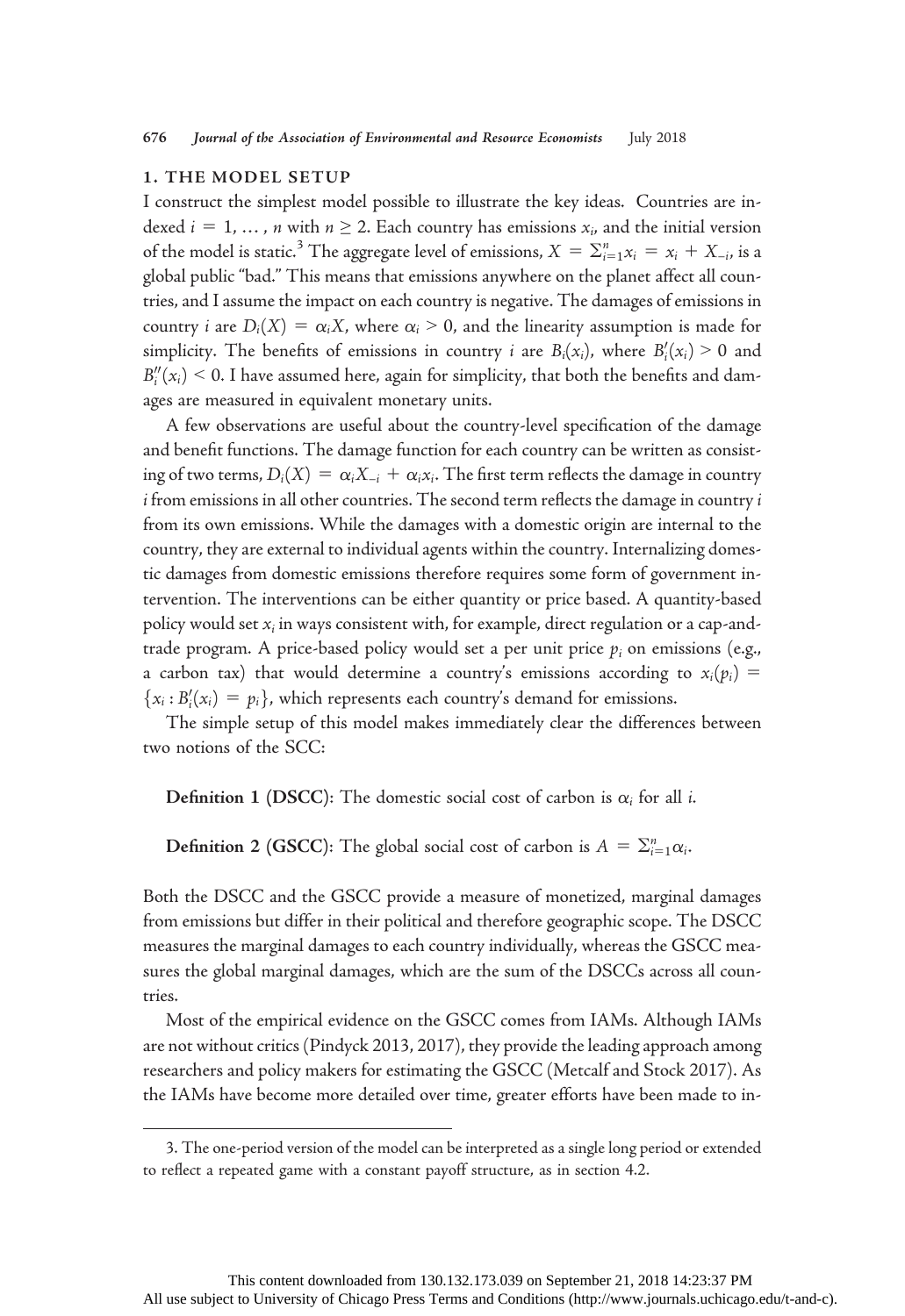crease the spatial resolution of costs and benefits. Specifically, several models calculate estimates of the DSCC for different countries or, in most cases, regions. Nordhaus (2014) summarizes the regional SCC estimates for different models and observes that while there is little consensus on the partitioning of the GSCC by region, no one region or country appears to dominate the total. In a subsequent paper, Nordhaus (2015) merges the results to derive a regional decomposition of the GSCC based on an average of three models.<sup>4</sup>

In figure 1, I report the decomposition to provide a sense of the empirical heterogeneity in the DSCC, recognizing that some estimates are for regions rather than countries. It is important to note that these are the assumed damages across several models, rather than empirical estimates. Across the distribution, Nordhaus (2015) observes that the DSCCs are roughly proportional to discounted gross domestic products (GDPs), with deviations based on the modelers' assessments of geographic differences in climate sensitivity. Based on the vertical axis on the left-hand side, the estimates range from nearly 14% of the GSCC for the European Union to less than 1% for South Africa. The figure also illustrates how the percentage distribution partitions a GSCC of \$40 among different countries or regions.<sup>5</sup> For example, given a GSCC of \$40 per ton, the US percentage share translates into a DSCC of \$4.24.

### 2. EFFICIENCY VERSUS EQUILIBRIUM

I now consider how the different measures of the social cost of carbon—the GSCC and the DSCCs—relate to globally efficient and equilibrium levels of emissions policy. The primary contribution of this section is to show how the standard approach for studying public goods relates to different notions of the SCC. I begin with global efficiency and the GSCC, before turning to equilibrium policies and the DSCCs. To simultaneously account for quantity- or price-based policies, I consider the shadow value on emissions, denoted  $s_i$ , that each country internalizes. The choice of  $s_i$  maps into a quantity-based instrument according to the demand function for emissions  $x_i(s_i)$  and directly into a price-based instrument with  $s_i = p_i$ .

When it comes to setting global emissions, the assumed objective is to maximize aggregate surplus. Efficiency therefore requires coordination of the internalized, shadow value on emissions among all countries to solve

$$
\max_{s_1,\ldots,s_n} \sum_{i=1}^n B_i(x_i(s_i)) - A \sum_{i=1}^n x_i(s_i)). \tag{1}
$$

<sup>4.</sup> See table B-2 in the online appendix to Nordhaus (2015).

<sup>5.</sup> The estimated percentage decomposition of the GSCC into countries and regions is based on a GSCC of around \$20 (Nordhaus 2015). The percentages reported in figure 1 assume that the same percentages hold for a GSCC of \$40.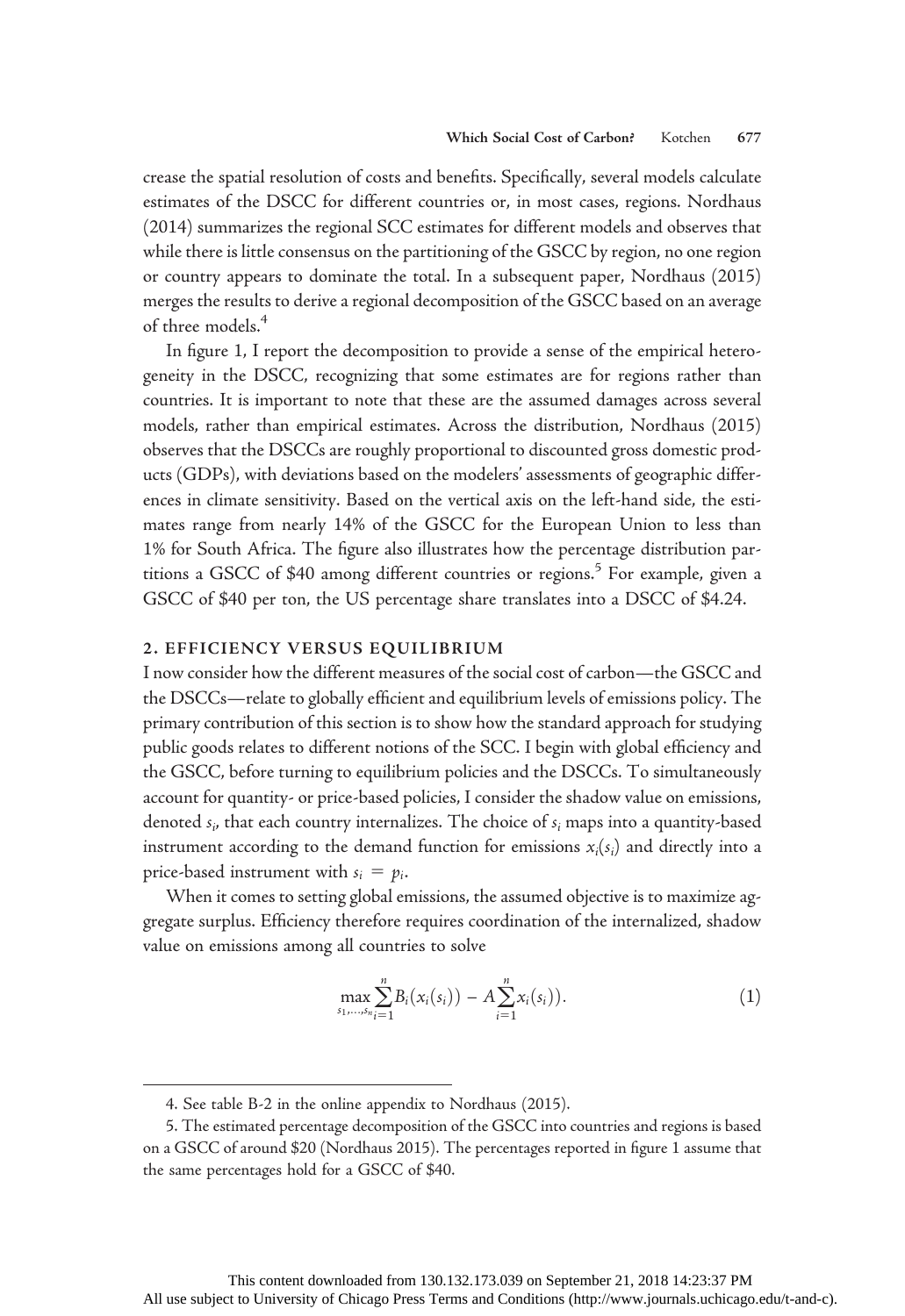

678 Journal of the Association of Environmental and Resource Economists July 2018

Figure 1. Heterogeneity in the decomposition of the GSCC into the DSCCs across countries or regions based on averaging across three IAMs.

Assuming an interior solution (here and throughout), the conditions that define the solution can be combined as

$$
B'_1(x_1(s_1^*)) = \dots = B'_n(x_i(s_i^*)) = A.
$$
 (2)

The result is intuitive: the marginal benefit of emissions is equated across all countries and equal to the sum of the marginal damages of emissions.<sup>6</sup>

Using each country's demand function for emissions, it is straightforward to see the further implication that satisfying (2) requires  $s_i^* = A$  for all *i*. That is, all countries must internalize the GSCC, which then defines a unique level of Pareto optimal emissions for each country  $x_i^* = x_i(s_i^*)$  and thus aggregate emissions,  $X^* = \sum_{i=1}^n x_i^*$ . This, of course, is the efficiency argument in support of all countries internalizing the GSCC for domestic policy.

I now turn to the problem that each country faces based on its own self-interest. While Pareto optimal emissions maximize aggregate surplus, individual countries are focused on maximizing their own net benefits. I begin with the Nash assumption whereby each country takes the emissions policy of others as given. Each country's problem can be written as

<sup>6.</sup> This is equivalent to stating that the (monetary) marginal costs of abatement are equated across countries, which follows because each country's utility is measured by its monetary payoff. Without this assumption, an analogous condition would require equating the marginal costs of abatement in terms of utility (see Chichilnisky and Heal 1994).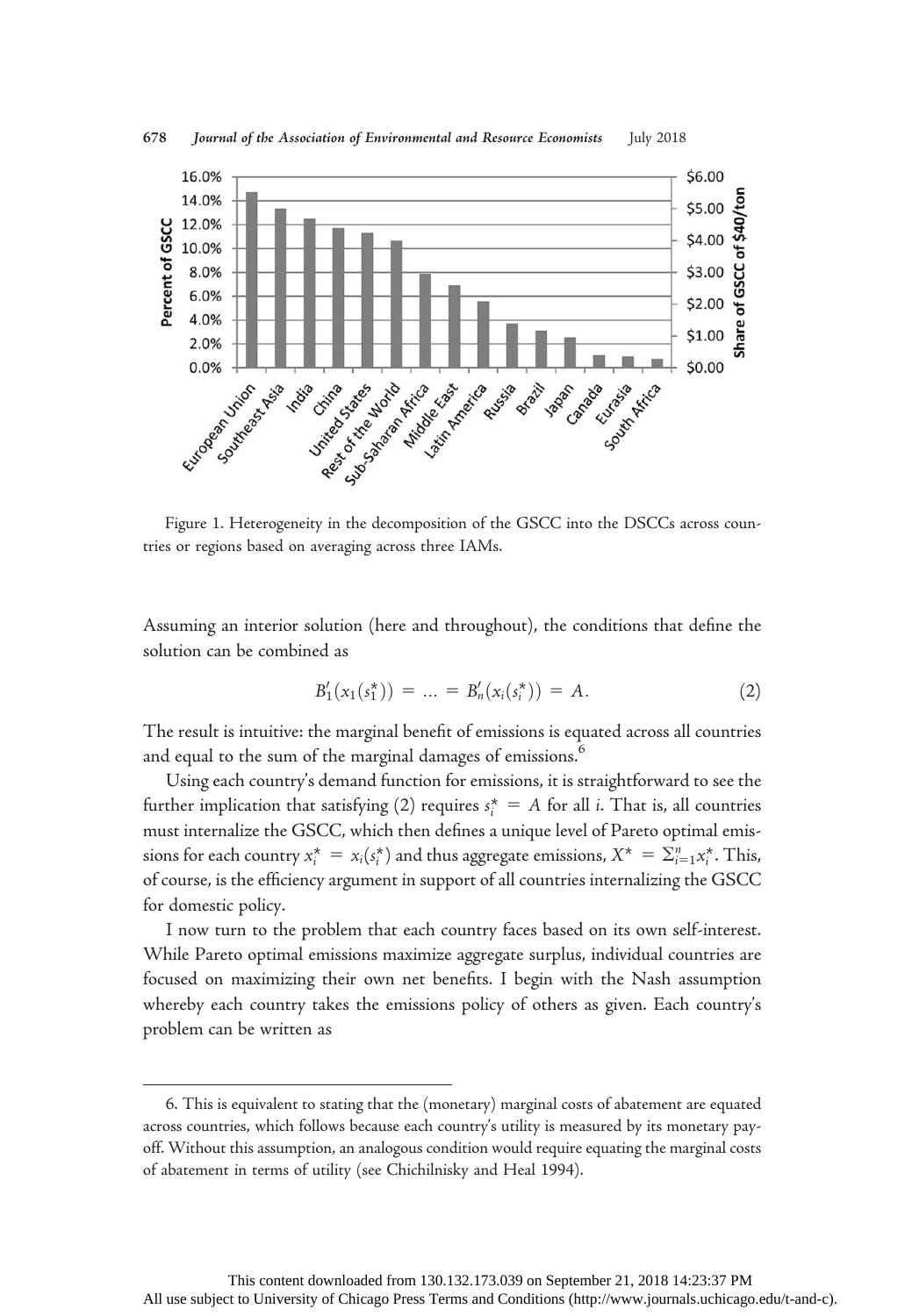Which Social Cost of Carbon? Kotchen 679

$$
\max_{s_i} B_i(x_i(s_i)) - \alpha_i[x_i(s_i) + X_{-i}]. \tag{3}
$$

The important feature of this objective function is that each country accounts for its DSCC from global emissions rather than the GSCC. The unique solution will solve

$$
B'_{i}(x_{i}(\hat{s}_{i})) = \alpha_{i} \text{ for all } i.
$$
 (4)

In this case, each country's demand for emissions implies that  $\hat{s}_i = \alpha_i$  for all  $i$ .<sup>7</sup> That is, each country chooses to internalize its DSCC, implying domestic emissions levels  $\hat{x}_i = x_i(\hat{s}_i)$  for all *i* and global emissions  $\hat{X} = \sum_{i=1}^n \hat{x}_i$ .

It is straightforward to see that equilibrium emissions are inefficiently high in all countries. This follows immediately from the facts that  $s_i^* = A > \alpha_i = \hat{s}_i$  and  $x_i'(s_i) < 0$ for all i. The result also follows intuitively because emissions provide a global public bad, the marginal damages of which no one country has the incentive to fully internalize with the setup in (3). In other words, every country has an incentive to free ride rather than internalize more than its own costs.

## 3. DISTRIBUTIONAL CONSIDERATIONS

The previous section established how the globally efficient level of emissions in each country is not an equilibrium. It is important to recognize, however, that all countries would not necessarily prefer the efficient level of emissions, even if it could be sustained. That is, if all countries move from their equilibrium to an efficient level of emissions, there can be winners and losers. In this section, I consider the potential distributional effects upon moving from equilibrium to efficient emissions. To begin, define the respective net benefits for each country as  $\hat{v}_i = B_i(\hat{x}_i) - \alpha_i\hat{X}$  and  $v_i^* = B_i(x_i^*) - \alpha_iX^*$ . Hence the task is to consider different circumstances under which it is possible for  $v_i^* - \hat{v}_i \gtrless 0.$ 

The simplest and most intuitive case to start with is that of all identical countries, because the efficient level of emissions will always Pareto dominate the equilibrium. By symmetry, each country will have the same level of equilibrium emissions and the same level of Pareto optimal emissions. We can therefore dispense with subscripts for the time being to show that

$$
\nu^* - \hat{\nu} = [B(x^*) - \alpha n x^*] - [B(\hat{x}) - \alpha n \hat{x}] \tag{5}
$$

$$
= \alpha n(\hat{x} - x^*) - \int_{x^*}^{\hat{x}} B'(z) dz > 0,
$$
 (6)

<sup>7.</sup> Note that each country's choice of  $\hat{s}_i$  and therefore  $\hat{x}_i$  depends on  $\alpha_i$  but not  $X_{-i}$ . This is an important implication of the assumed linearity of damage functions. While the assumption simplifies the analysis greatly, it should be recognized that, more generally, each country's choice would be a best-response function that depends on the emissions of other countries.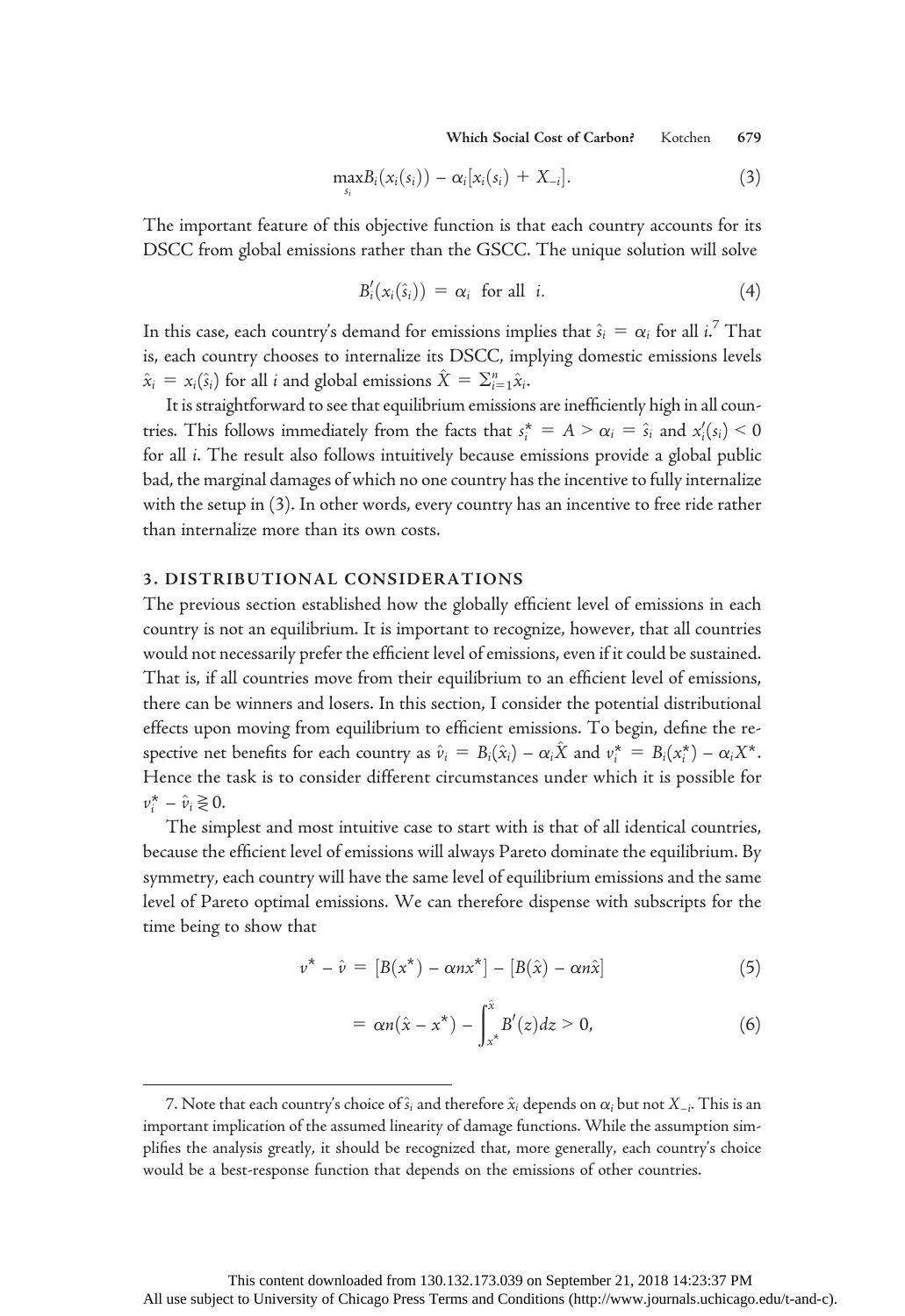where the inequality follows because  $\hat{x} > x^*$ ,  $\alpha n = B'(x^*)$  by (2), and  $B''(x) \le 0$ . In other words, for each country, the avoided damages of lower global emissions (the first term) more than offset the forgone benefits of further reducing its own emissions (the second term). Indeed, the result is quite intuitive upon recognizing that maximizing the sum of net benefits among identical countries is equivalent to maximizing the net benefit for each individual country.

There is, however, no such general result with heterogeneous countries. The more general formulation of  $(5)$  and  $(6)$  for all *i* is

$$
\nu_i^* - \hat{\nu}_i = \alpha_i(\hat{X} - X^*) - \int_{x_i^*}^{\hat{x}_i} B_i'(z) dz \tag{7}
$$

$$
= \underbrace{\alpha_i(\hat{X}_{-i} - X_{-i}^*)}_{>0} + \underbrace{\alpha_i(\hat{x}_i - x_i^*)}_{<0} - \int_{x_i^*}^{\hat{x}_i} B_i'(z) dz, \tag{8}
$$

where the signs of the different parts of the expression follow because  $\hat{x}_i > x_i^*$  for all countries,  $B_i'(\hat{x}_i) = \alpha_i$  by (4), and  $B_i''(x_i) \le 0$ . The important observation is that the overall sign of (8) can be either positive or negative.

Notwithstanding the indeterminate sign, the terms in (8) are useful for building intuition about when a country could be made worse-off or better-off upon moving to the globally efficient level of emissions, without transfers. The first braced part of (8), which is positive, represents the "spillin" benefits that a country receives from the emission reductions in other countries. The term is bigger when country i experiences a greater DSCC and other countries reduce their emissions more. The second braced part of  $(8)$  is the net private cost to country *i*. The first term is the benefit of reducing its own emissions, and the second term is the forgone benefit from reducing emissions. The net effect is always negative, and the magnitude is increasing when the marginal benefits of emissions are greater and when the size of the externality being internalized,  $A_{-i}$ , is greater. The latter result follows because  $x_i^* \rightarrow \hat{x}_i$  as  $A_{-i} \rightarrow 0$ .

The more general concept underlying these different possibilities, which mirrors that for public goods in general, is that moving to a Pareto optimal allocation need not imply a Pareto improvement. It does, however, imply that a Pareto improvement is possible with transfers. We know that  $\sum_{i=1}^{n} v_i^* > \sum_{i=1}^{n} \hat{v}_i$  even if it does not hold that  $v_i^*$  >  $\hat{v}_i$  for all *i*. It is therefore possible for redistribution of the surplus such that all countries are at least as well off as they were in the initial equilibrium. Indeed, the differences  $v_i^* - \hat{v}_i$  for all i can provide a foundation for thinking about climate finance as transfers in an international setting. In particular, we know there exists a set of transfers  $(\tau_1, ..., \tau_n)$  such that  $\sum_{i=1}^n \tau_i = 0$  and  $v_i^* - \hat{v}_i + \tau_i \ge 0$  for all *i*, holding strictly for at least one i.

In order to provide some simulation-based empirical evidence, I employ the basic setup in Nordhaus (2015) for the C-DICE model, although I exclude the model's club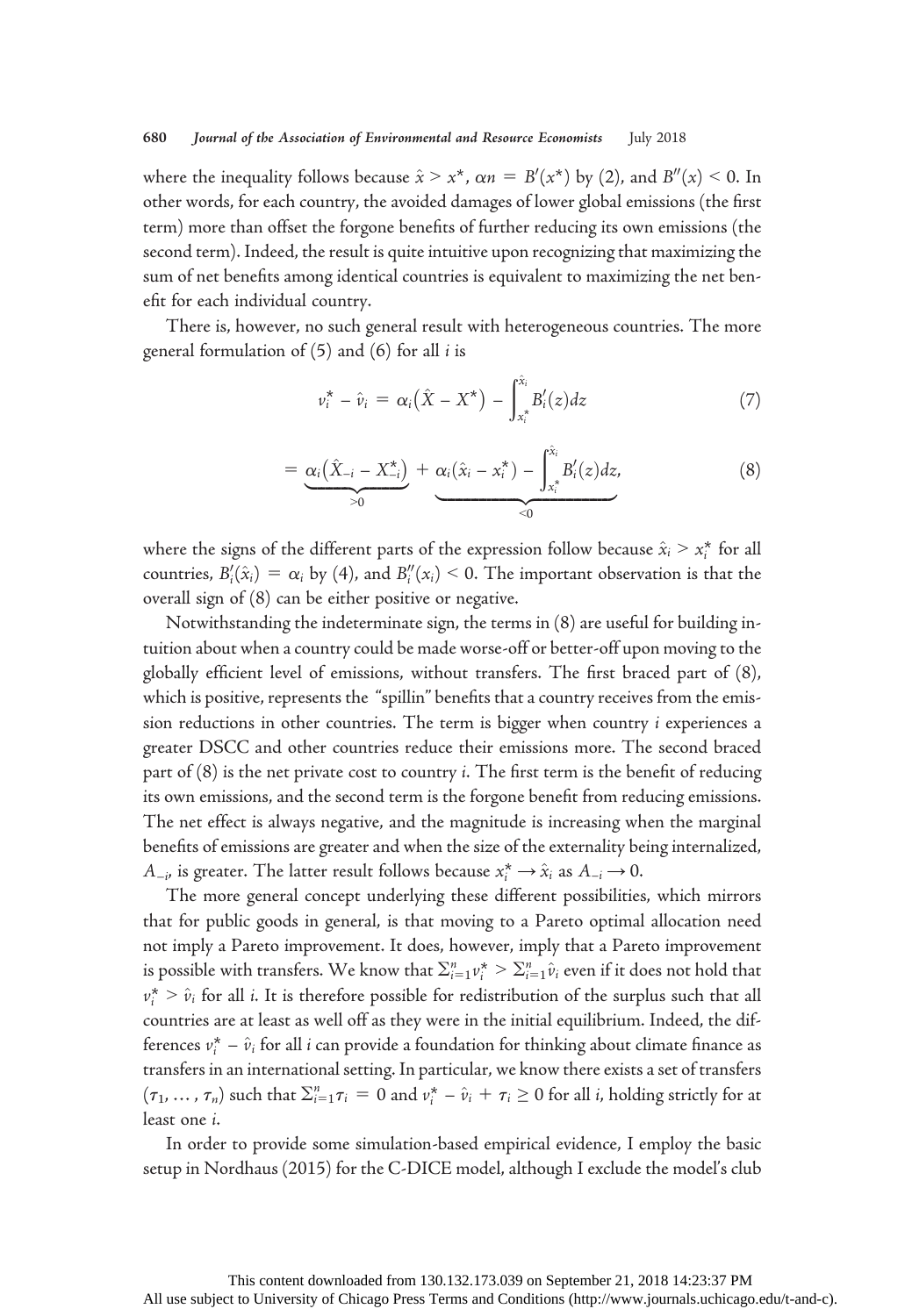feature. The model includes the 15 countries (or regions) listed in figure 1 and the respective DSCCs corresponding with a GSCC of \$40. The country benefits of emissions are based on the functional form and parameterization in Nordhaus (2015, table B-4). $^8$ With this setup, I solve for the equilibrium and efficient emissions for each country and report the results of interest in figure 2. Panel A shows each country's abatement of moving from equilibrium to efficient emissions, that is,  $\hat{x}_i - x_i^*$ . Overall emissions decline by 22%, and the figure shows the percentage of the total reduction attributable to each country. For example, 26% of the reduction comes from China and 9% from the European Union.

Panel B shows the change in welfare  $v_i^* - \hat{v}_i$  measured in billions of dollars. While India gains the most, South Africa, Eurasia, and China are all made worse-off without transfers. More generally, the countries/regions made better-off tend to be those with a relatively high DSCC (see fig. 1), meaning that they benefit more from each ton of emission reductions in other countries. Yet pushing in the other direction to make countries worse-off, as shown in equation (8), is having to reduce emissions more and having high marginal benefits of emissions. This explains the case of China, which is calibrated to have the highest (forgone) marginal benefit of emissions (equal to Eurasia). Finally, as must be the case when looking across all countries/regions, the aggregate net benefits clearly exceed the costs.

## 4. RATIONALIZING THE GSCC

Can it ever be individually rational for a country to internalize more than its DSCC, perhaps even the GSCC? With the model considered thus far, the question is equivalent to asking whether cooperation in a prisoner's dilemma can be individually rational. The answer, of course, is "no," without modification to the model's setup. In this section, I show how basic changes to the setup that reflect the real-world institutional context where climate policy and international negotiations take place can produce a different result. My aim is to illustrate simple possibilities that can spur further theoretical research on this increasingly important, policy-relevant question.

#### 4.1. Conjectural Variations

We have heretofore assumed Nash behavior among countries—that is, each country assumes that its choice of  $s_i$  and therefore  $x_i$  will have no effect on the emissions of other countries. But this assumption ignores the potential importance of international relations where some countries may reduce their emissions to leverage reductions from other

<sup>8.</sup> The benefits of emissions are given by  $B_i(x_i) = q_i - \lambda_i \mu_i^2 q_i$ , where  $q_i$  is GDP in 2011 and  $\mu_i = (\bar{x}_i - x_i)/\bar{x}_i$  is the emissions intensity relative to 2011 levels denoted by  $\bar{x}_i$ . The parameter  $\lambda_i$  is the abatement cost parameter that comes from McKinsey (2009) and averaged for the 2020 and 2030 estimates. It is straightforward to verify that the benefits function satisfies the required properties for all  $x_i \leq \bar{x}_i$ .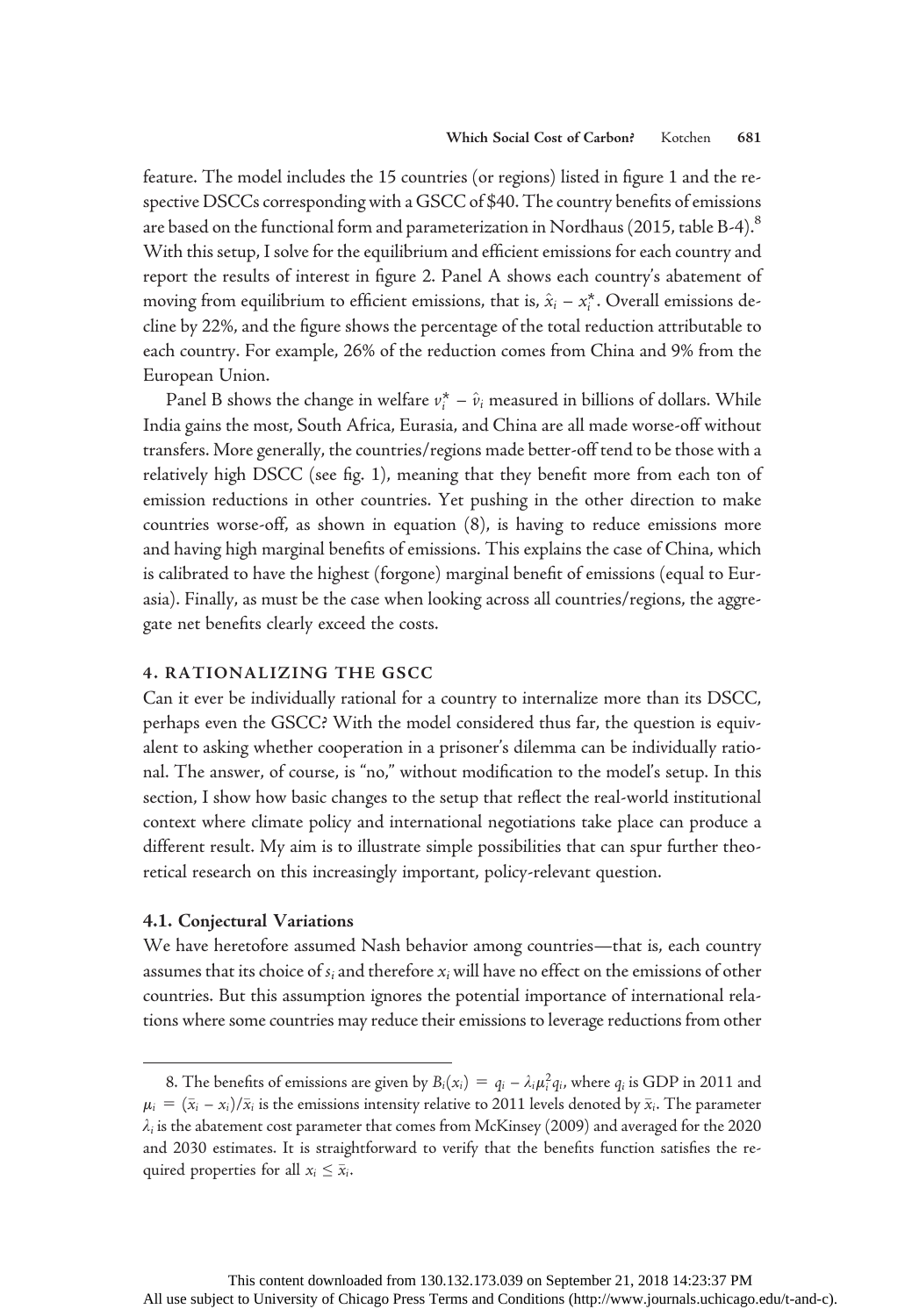

Figure 2. Simulated abatement of countries or regions (panel A) and change in welfare (panel B) of moving from equilibrium to Pareto optimal emissions without transfers.

countries. One way to account for this relationship is to employ a conjectural variations approach.

Assume that country i has a conjecture about how other countries will change their level of emissions given a change in its own emissions.<sup>9</sup> Here I consider the choices of  $x_i$ 

<sup>9.</sup> Kopp and Mignone (2013) employ a similar argument to study how reciprocity interacts with altruistic incentives and the shape of the marginal damage function to affect optimal climate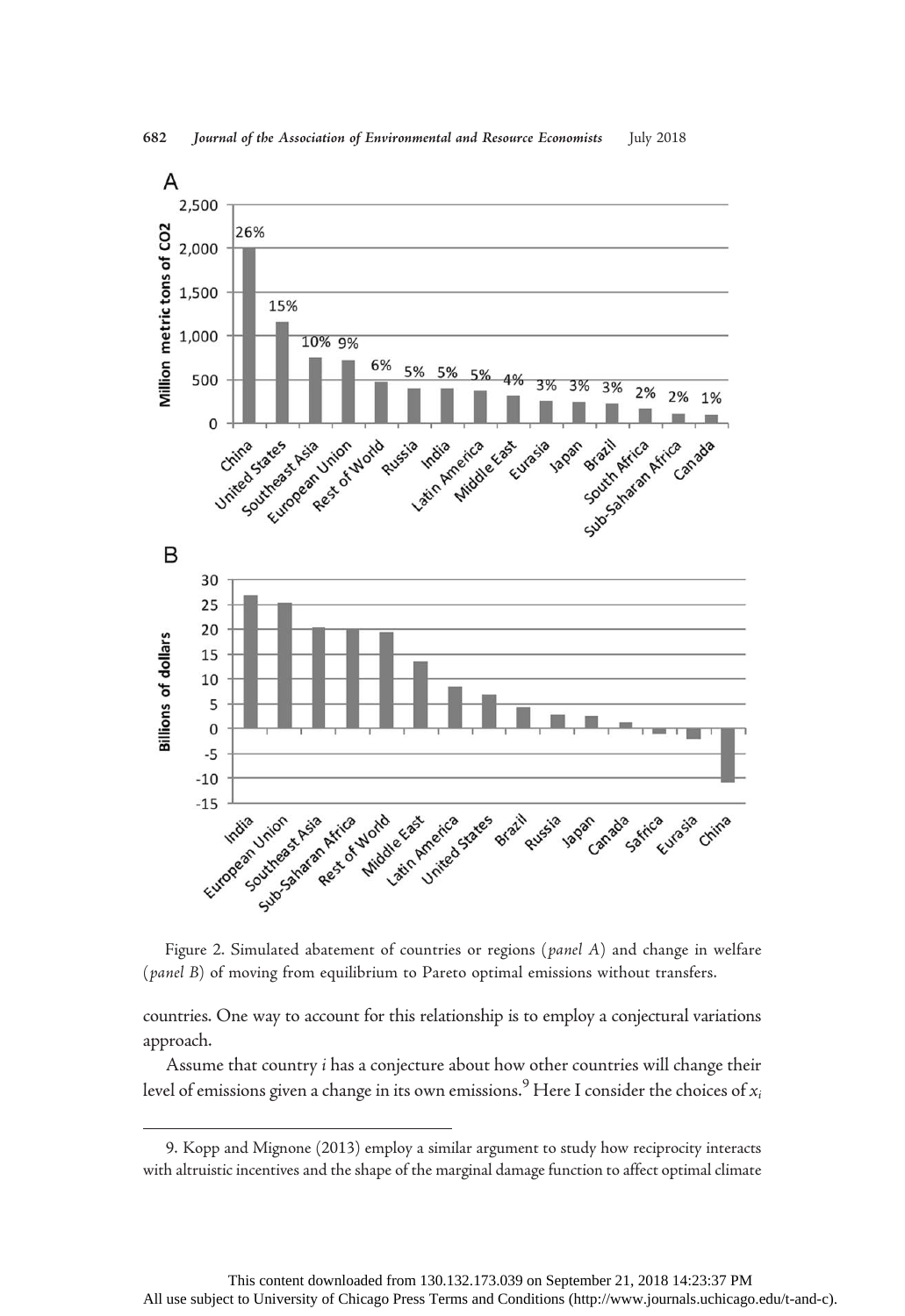directly (rather than  $s_i$ ) in order to simplify notation. The simplest way to characterize a conjecture is with a linear relationship between country i's chosen level of emissions and its expectation about the emissions of others, denoted  $\dot{X}_{-i}$ . Specifically, we can write  $d\tilde{X}_{-i}/dx_i = \gamma_i > 0$  to capture the way that a country believes a decrease in its own emissions will decrease the emissions of other countries.<sup>10</sup> Note that Nash behavior is consistent with  $\gamma_i = 0$  for all *i*. It follows that  $\tilde{X}_{-i} = \gamma_i x_i + \kappa_i$ , where  $\kappa_i$  is some constant of integration.

Each country i then solves

$$
\max_{x_i}B_i(x_i)-\alpha_i x_i-\alpha_i(\gamma_i x_i+\kappa_i),
$$

and the solution will satisfy

$$
B_i'(x_i) = \alpha_i (1 + \gamma_i). \tag{9}
$$

Comparing this first-order condition with (4) shows how the positive relationship between  $x_i$  and  $\tilde{X}_{-i}$  means that a country will internalize more than the DSCC when setting its own emissions policy. The presence of  $\alpha_i \gamma_i$  on the right-hand side reflects the additional, marginal disincentive to increase emissions: the expectation that other countries will increase their emissions too—by  $\gamma_i$  at a cost of  $\alpha_i.$  The result is an effective subsidy on a country's emission reductions because other countries will reduce theirs as well.

There is also an important knife-edge result where a country will take account of exactly the GSCC. If  $\gamma_i = A_{-i}/\alpha_i$ , then expression (9) is equivalent to (2) for country i. In other words, if a country expects a decrease in its own emissions to decrease that of all others in proportion to the ratio of its external cost of emissions to its internal costs, then it is individually rational for the country to internalize the GSCC. Moreover, if the expectation were to hold for all i, then all countries would internalize the GSCC, and global emissions would be efficient.<sup>11</sup>

There are, however, some well-known shortcomings of the conjectural variations approach. The most obvious is that a country's conjecture is arbitrary and possibly incorrect. But this criticism should be considered in light of the fact that the assumption of Nash behavior can also be interpreted as quite arbitrary and perhaps more questionable in the context of international climate policy, where some degree of reciprocity

policy. Hahn and Ritz (2014) consider the role of altruism and find limited scope for countries to internalize the GSCC.

<sup>10.</sup> The approach here is based on that in Cornes and Sandler (1984, 1985) for public goods more generally.

<sup>11.</sup> Consider a special case where  $n = 2$  and  $\alpha_i = \alpha$  for  $i = 1, 2$ . It follows that a conjecture of  $\gamma_i = 1$  means that both countries internalize  $A = 2\alpha$ , and the resulting levels of emissions are Pareto optimal.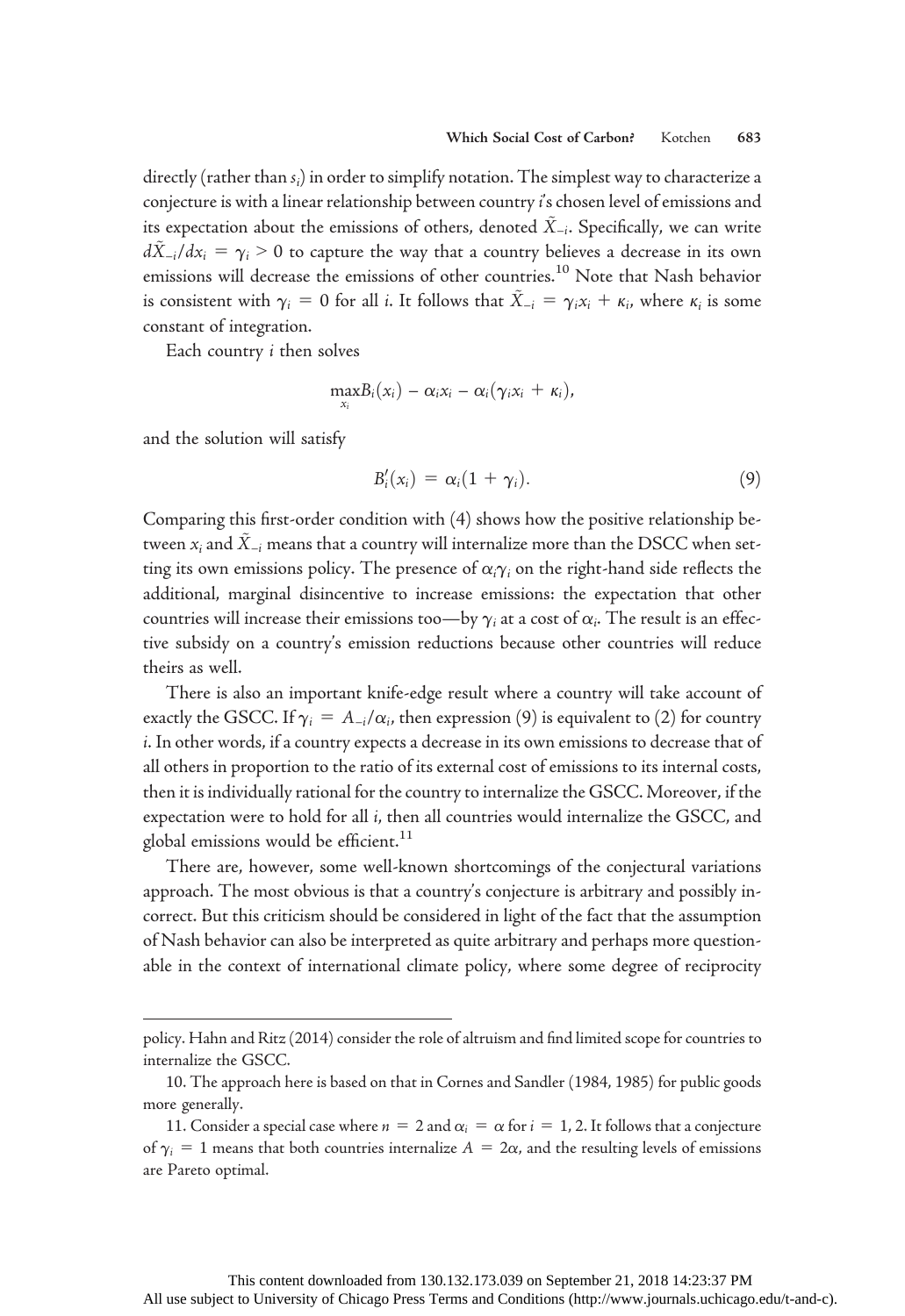among countries is clearly at work. Indeed, many countries promise emission reductions under the assumption that other countries will do the same. There are also concerns about whether conjectures are consistent with optimal responses at an equilibrium (Sugden 1985; Scafuri 1988), but these concerns reflect a more general criticism. Because conjectural variations are based on the idea that agents (i.e., countries) respond to one another in some particular way, arguments are often made that capturing the underlying idea is more appropriate through explicit modeling of a repeated game.<sup>12</sup>

#### 4.2. A Repeated Game

International negotiations to mitigate climate change clearly have a repeated game aspect whereby countries set emission targets period after period.<sup>13</sup> As mentioned previously, the one-period game can be interpreted as a single long period, but in this subsection, I extend the model to a repeated game. To keep things as simple as possible, I consider only pure and stationary strategies, denoted as either  $(x_1, ..., x_n)$  or  $(x_i, x_{-i})$  in more compact notation. All countries are assumed to have the discount factor  $\delta \in (0, 1)$ , complete information, and perfect recall of the history of play.

Assuming either an infinitely repeated game or one with an uncertain duration,<sup>14</sup> the discounted payoff to country i can be written as

$$
V_i(x_i, x_{-i}) = \sum_{i=1}^{\infty} \delta^{t-1} [B_i(x_i) - \alpha_i (x_i + X_{-i})]
$$
  

$$
\approx \frac{1}{(1 - \delta)} [B_i(x_i) - \alpha_i (x_i + X_{-i})]
$$
  

$$
= \frac{v_i(x_i, x_{-i})}{1 - \delta}.
$$
 (10)

A standard and immediate result is that the Nash equilibrium level of emissions in the stage game for all countries,  $(\hat{x}_1, ..., \hat{x}_n)$ , constitutes a subgame perfect equilibrium in the repeated game, and this result holds for any  $\delta$  and prior history of emissions. This is consistent with all countries choosing to internalize the DSCC in the repeated game.

I now consider whether the choice of something greater than the DSCC—in particular, the GSCC—can be sustained as a subgame perfect equilibrium. A natural place to begin is with a Nash reversion strategy. All countries choose a level of emissions

<sup>12.</sup> Itaya and Okamura (2003) show specific cases in which the conjectural variations equilibrium is observationally equivalent to the strategies played in the subgame perfect equilibrium of the underlying repeated game for voluntary provision of a public good.

<sup>13.</sup> See Barrett (1994, 2003) for some of the early treatments and discussion of international environmental agreements as a repeated game.

<sup>14.</sup> In a game of uncertain duration,  $\delta$  represents the product of the discount factor and the continuation probability. I will, however, refer to  $\delta$  simply as the discount factor in the main text.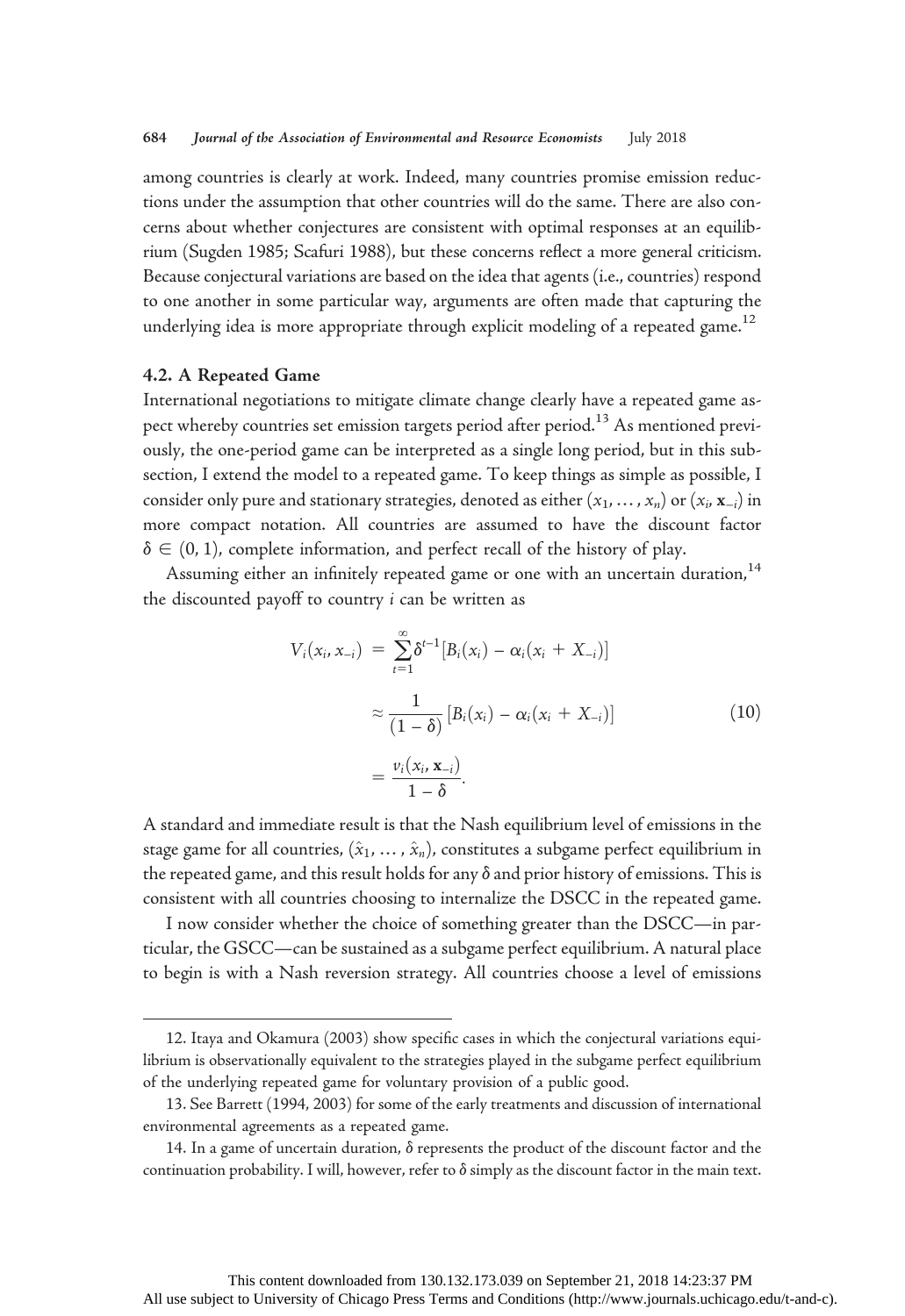$(x_1,...,x_n)$  in each period until one country deviates, at which point all countries revert to  $(\hat{x}_1, \ldots, \hat{x}_n)$  for all periods thereafter. Whether continually choosing  $(x_1, \ldots, x_n)$  and therefore an implied SCC for each country—constitutes a subgame perfect equilibrium depends on whether any country has an incentive to deviate in any period. The necessary and sufficient condition to avoid deviation can be written as

$$
\nu_i(\hat{x}_i, \mathbf{x}_{-i}) - \nu_i(x_i, \mathbf{x}_{-i}) \leq \delta[V_i(x_i, \mathbf{x}_{-i}) - V_i(\hat{x}_i, \hat{\mathbf{x}}_{-i})] \text{ for all } i. \tag{11}
$$

The left-hand side is the maximum gain from deviating in one period, and the righthand side is the discounted future losses from reversion beginning in the next period. Substituting (10) into (11) and rearranging yields a useful variant of the same relationship:

$$
\frac{1-\delta}{\delta}\big[\nu_i(\hat{x}_i,\mathbf{x}_{-i})-\nu_i(x_i,\mathbf{x}_{-i})\big]\leq \nu_i(x_i,\mathbf{x}_{-i})-\nu_i(\hat{x}_i,\hat{\mathbf{x}}_{-i}).
$$
\n(12)

The left-hand side is always nonnegative and converges to zero as  $\delta \rightarrow 1$ . Hence whether the condition can be satisfied depends on whether the right-hand side is positive. This simple observation produces several results.

The first is that choosing to internalize more than the DSCC can be individually rational for all countries if  $\delta$  is sufficiently large. To prove this, let  $x_i = \hat{x}_i + dx$  for all *i*. It follows that  $d\hat{v}_i/dx = \alpha_i(1 - n) < 0$ , and the right-hand side of (12) is positive for all *i* if  $dx < 0$ . This means that continually choosing  $(x_1, ..., x_n) < (\hat{x}_1, ..., \hat{x}_n)$  is a subgame perfect equilibrium if  $\delta$  is sufficiently close to 1. In other words, if countries care enough about the future, then in the repeated game, it is individually rational to emit less than the Nash equilibrium in the stage game, and this is equivalent to internalizing more than the  $DSCC<sup>15</sup>$  While this may not be the first-best solution, the point is that countries are no longer stuck with only their DSCCs in the repeated game.

The second set of results relate specifically to the GSCC. If, as discussed in section 3, it holds that  $v_i^* \ge \hat{v}_i$  for all i, and  $\delta$  is sufficiently large, then  $(x_1^*, \ldots, x_n^*)$  constitutes a subgame perfect equilibrium. Hence choosing to internalize the GSCC can be individually rational. Moreover, even if  $v_i^* < \hat{v}_i$  for some *i*, transfers of the form defined previously, where  $v_i^* - \hat{v}_i + \tau_i > 0$  for all *i*, can also support internalizing the GSCC in a repeated game. The overall intuition for these results is that if countries are concerned about the future and interact repeatedly, they will choose long-term cooperation over short-term gain.

There are many results applicable here from the literature on repeated games and the folk theorem. I have used what is perhaps the simplest setup to potentially rationalize a country's internalization of the GSCC, or at least something greater than the DSCC. The results highlight the importance of repeated interaction, complete in-

<sup>15.</sup> This result is essentially an application of the Nash reversion folk theorem (see Mas-Colell et al. 1995).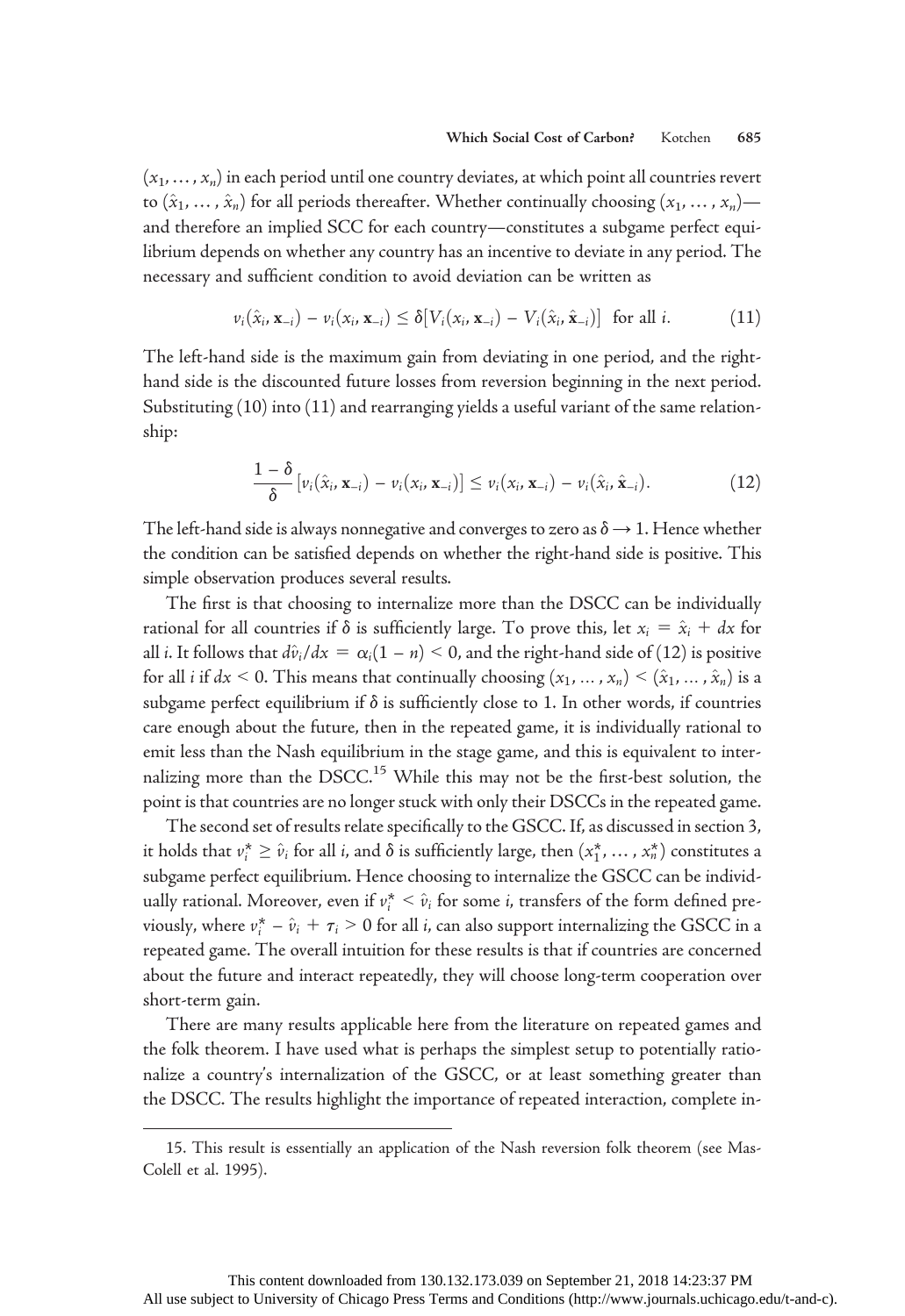formation, and the potential use of transfers. It may be no coincidence therefore that each of these conditions featured prominently in the most recent United Nations Framework Convention on Climate Change (UNFCCC) agreement in Paris. The agreement has detailed provisions about the schedule for renewed commitments, mechanisms to improve information acquisition and dissemination, and commitments for climate finance to developing countries.

A promising line of future research is to consider alternative punishment schemes to Nash reversion, thereby allowing the study of more general insights of folk theorem type results.<sup>16</sup> Further research would also be useful that considers the effect of imperfect monitoring. Mailath and Samuelson (2006) provide a good starting point with their treatment of public and private monitoring, which in this case would capture realistic challenges for monitoring and reporting of emissions data through multilateral entities or countries themselves.

## 5. A COUNTRY'S PREFERRED SCC

With the exception of the choice of a discount rate in IAMs, empirical estimates of the GSCC are generally understood to be the result of positive rather than normative analysis. The existing research focuses on improving empirical methods and expanding data availability to provide better estimation (Pizer et al. 2014; Burke et al. 2016). Within a political context, however, seeking the one right estimate of the GSCC fails to recognize the heterogeneous incentives on the part of sovereign countries. Even with a true GSCC, countries will in general have different preferences for a globally internalized shadow value on emissions. In this section, I introduce the notion of a preferred SCC (PSCC) to define the concept. I then relate the PSCC to the other SCC measures and consider empirical evidence and policy implications.

One way to think about the approach is to consider each country's preference for the level of a uniform and globally implemented carbon tax, where each country retains its own tax revenue. The problem is similar to that in Weitzman (2014, 2015) but differs because the focus here is not on a carbon tax per se. Instead, I focus on the level of global ambition each country would like to see through a uniformly applied marginal cost on emissions, which can be implemented in countries through any choice of policy instruments.<sup>17</sup>

It is helpful to recognize that the approach taken here is an implicit burden-sharing agreement. The assumption is that all countries will adhere to a uniform shadow value on emissions, and country-specific demand functions determine the level of emissions

<sup>16.</sup> Although Nordhaus (2015) considers a static game, his formulation of a climate club that imposes trade sanctions on nonmembers provides an example of such a punishment scheme. See Böhringer et al. (2016) for an analysis with similar elements.

<sup>17.</sup> See Aldy and Pizer (2016) for a discussion on comparing ambition based on explicit and implicit carbon prices.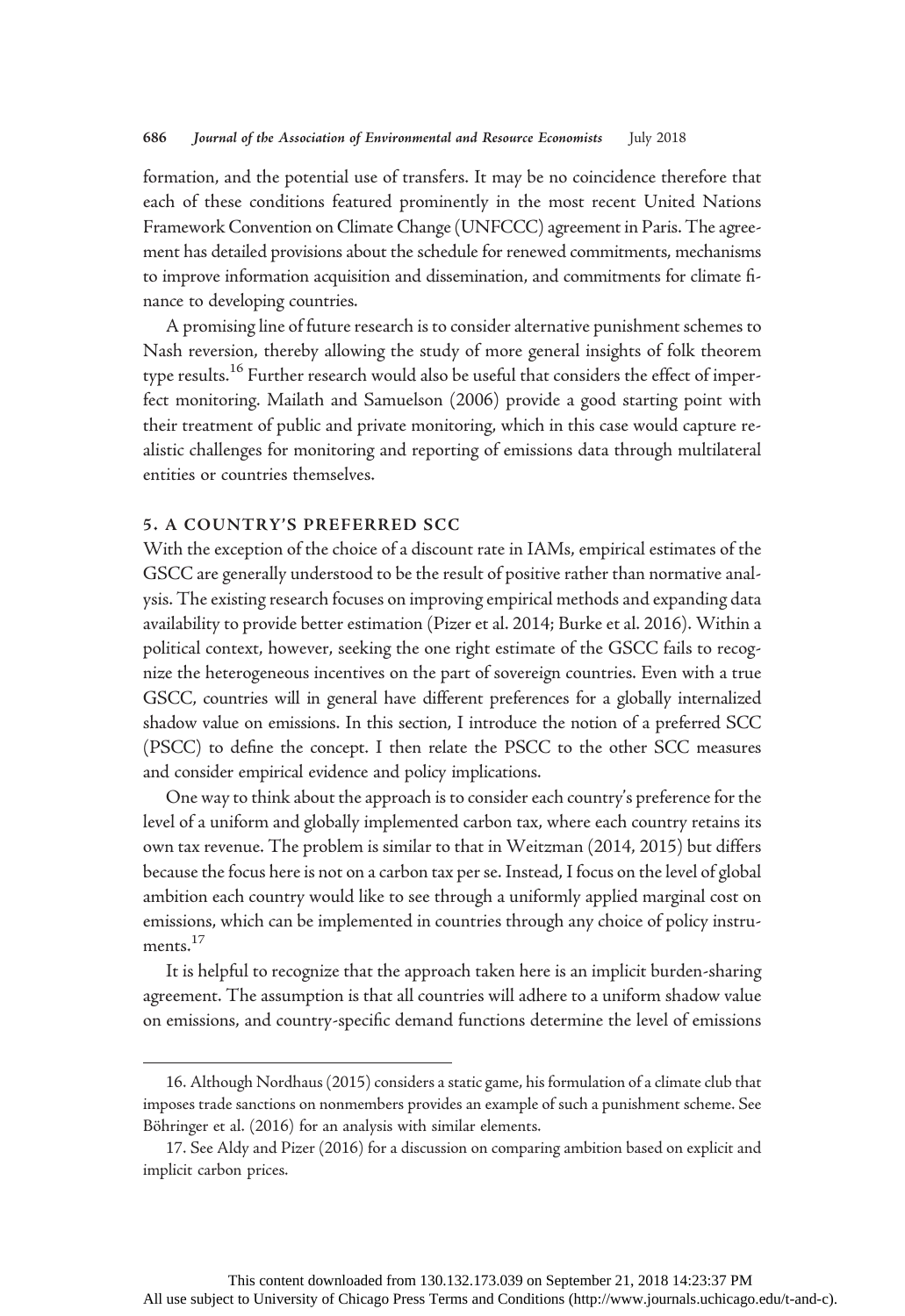in each. There are, however, an infinite number of other possible burden-sharing agreements, and I do not model the decision about whether a country would voluntarily agree to the particular institutional arrangement. Instead, my approach is like that in Weitzman (2014, 2015), where commitment to the globally uniform shadow value (or tax, in his case) is assumed. The case is compelling here because of the focus on trying to understand the potential for international agreement on a single value of the global SCC.<sup>18</sup>

Let *s* denote a minimum marginal cost on emissions that all countries internalize. We can then write each country's associated level of emissions as

$$
x_i(s) = \left\{ x_i : \begin{aligned} B'_i(x_i) &= s \text{ if } s \ge \alpha_i \\ B'_i(x_i) &= \alpha_i \text{ otherwise} \end{aligned} \right\}.
$$

This expression is equivalent to each country's demand for emissions with a price floor at its DSCC, reflecting how a country would choose to internalize  $\alpha_i$  rather than some  $s \leq \alpha_i$ .

It follows that each country's preference for the uniformly implemented marginal cost of emissions comes from solving

$$
\max_{s_i} B_i(x_i(s_i)) - \alpha_i \sum_{j=1}^n x_j(s_i). \tag{13}
$$

Note that  $\alpha_i$  is the only marginal damage that matters from country i's perspective. The solution to (13), denoted  $\tilde{s}_i$ , will satisfy

$$
B_i'(x_i(\tilde{s}_i))x_i'(\tilde{s}_i) = \alpha_i \sum_{j=1}^n x_i'(\tilde{s}_i).
$$
 (14)

The important feature about this condition is that the right-hand side includes the avoided marginal damages to country i of lower emissions in country i and all other countries.<sup>19</sup> We can thus define the following:

**Definition 3 (PSCC):** The preferred social cost of carbon is  $\tilde{s}_i$  for all *i*.

<sup>18.</sup> The need for countries to reach such an agreement already exists in multilateral financial institutions, such as the World Bank, where voting countries must decide on a value for the SCC to incorporate in program evaluation. In 2015, the World Bank practice was to use a value of \$30 per ton, rising to \$80 per ton by 2050 (World Bank 2015).

<sup>19.</sup> I have implicitly assumed that the second-order condition for a global maximum is satisfied. A sufficient (though not necessary) condition that I will use to illustrate some results is for all countries to have linear demand for emissions. This means that  $x_i''(s) =$  $-B_i^{'''}(x_i(s))x_i'(s)/B_i''(x_i(s))^2 = 0$ , which implies  $B_i^{'''}(x_i(s)) = 0$ . It also implies that (13) is globally concave, as the second derivative of the objective function simplifies to  $x'_i(s_i) \leq 0$ .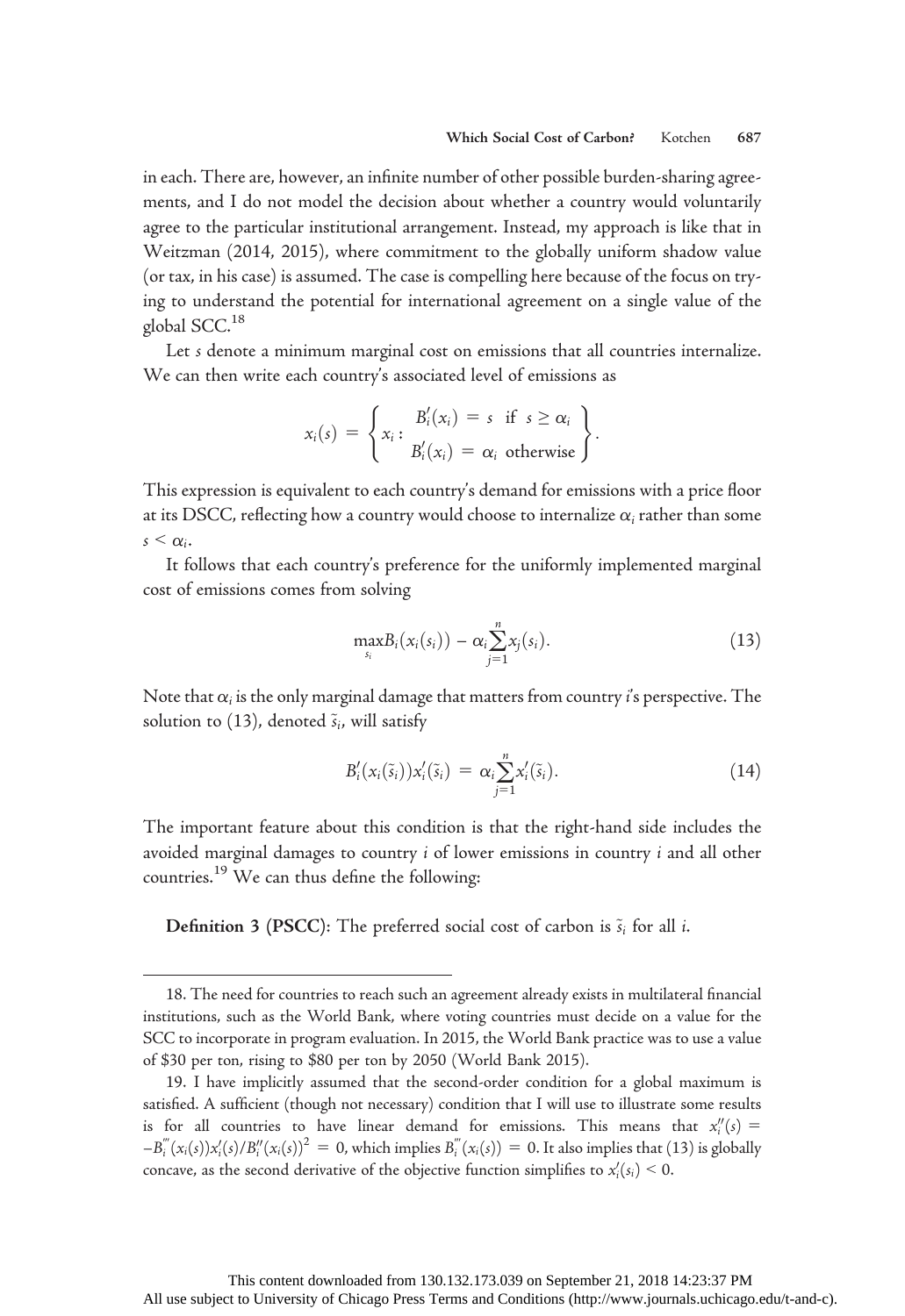I now consider how a country's PSCC compares with its DSCC and the GSCC, before turning to some empirical evidence and various decision rules for aggregating preferences.

## 5.1. Comparison with DSCC and GSCC

Let us first consider the DSCC. Rearranging (14) and using (4), we have

$$
B'_{i}(x_{i}(\tilde{s}_{i})) = \alpha_{i} + \frac{\alpha_{i}}{x'_{i}(\tilde{s}_{i})} \sum_{j \neq i} x'_{j}(\tilde{s}_{i})
$$
  
>  $\alpha_{i} = B'_{i}(\hat{x}_{i}) = B'_{i}(x_{i}(\alpha_{i})).$ 

Because  $B_i''(x_i) \leq 0$ , it follows that  $x_i(\tilde{s}_i) \leq x_i(\alpha_i)$  and therefore  $\tilde{s}_i \geq \alpha_i$ . This implies that a country would choose a uniformly internalized marginal cost on emissions higher than  $\alpha_i$ ; that is, its PSCC is greater than its DSCC. The reason follows immediately from the comparison between (4) and (14): when choosing  $\tilde{s}_i$ , a country enjoys the additional benefit of "forcing" other countries to lower their emissions, and this provides an incentive to increase the domestically internalized cost beyond  $\alpha_i^{20}$ 

Turning now to a comparison with A, it is useful to begin with all identical countries. Recognizing the symmetry of solutions and suppressing subscripts, equation (14) simplifies to

$$
B'(x(\tilde{s})) = \alpha n = A.
$$

The immediate implication is that  $\tilde{s} = A$ . In other words, with all identical countries, each country would choose a PSCC equal to the GSCC, and as we have seen, this is consistent with globally efficient emissions.

But the same result does not hold in general with heterogeneity among countries. To see the different mechanisms at work, let us make the further simplifying assumption of linear demand for emissions in each country. Letting  $x_i'(s) = b_i$  for all i, we can rewrite and simplify (14) as

$$
B'_{i}(x_{i}(\tilde{s}_{i})) = \alpha_{i} + \frac{\alpha_{i}}{b_{i}} \sum_{j \neq i} b_{j}.
$$
 (15)

The general result is that each country's choice of  $\tilde{s}_i$  can be greater than or less than A. This follows immediately from (15) because the right-hand side does not depend on  $\alpha_i$ for all  $j \neq i$ , which gives wide latitude for the second term to be greater than or less than  $A_{-i^*}$ 

<sup>20.</sup> Weitzman (2014) discusses an externality internalizing incentive in the context of a uniformly applied carbon tax, but the idea has an earlier provenance in public economics (Bowen 1943), where, for example, there is concern about tax rates that citizens in a municipality would like to see for the provision of public goods such as education. Individuals are willing to pay higher taxes themselves in order to get the benefit of others having to do the same.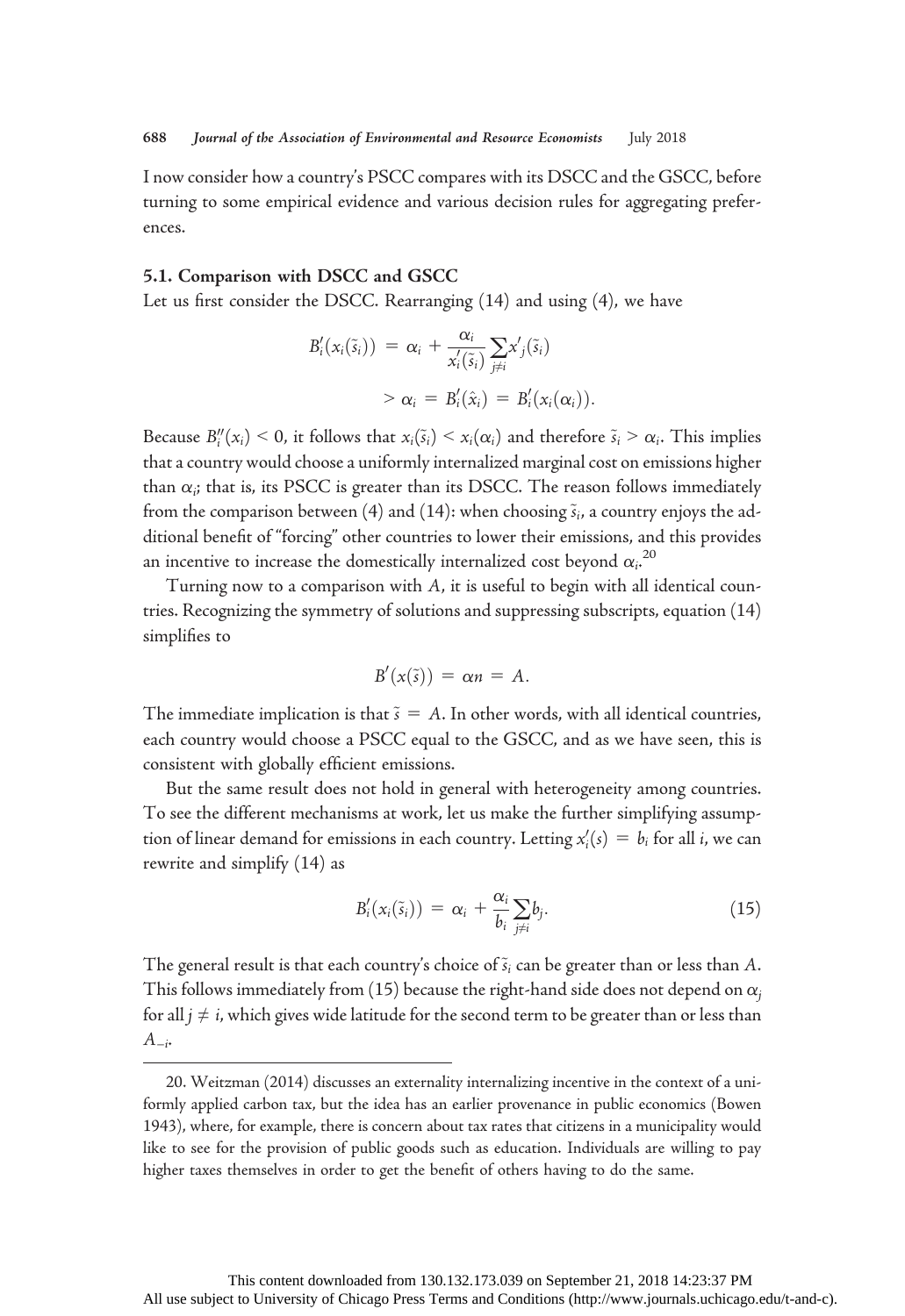To build intuition for the different possibilities, it is useful to consider the simple case where  $n = 2$ . If we simplify even further by assuming  $b_i = b_i$ , it is easy to see from (15) that  $\tilde{s}_i \gtrless A(=\alpha_i + \alpha_j)$  if and only if  $\alpha_i \gtrless \alpha_j$ . This implies not only that a country with greater marginal damages chooses a greater PSCC; a country's PSCC will be greater than the GSCC when it has relatively higher marginal damages. In this case, there is an incentive to force the other country to lower emissions, with overall reductions more than are efficient. It is also useful to consider the case of  $\alpha_i = \alpha_i$  and heterogeneous demand, whereby  $\tilde{s}_i \gtrless A$  if and only if  $b_j/b_i \gtrless 1$ , and recall that  $b_i$ ,  $b_j < 0$ . This means, for example, that country *i* will choose a PSCC greater than the GSCC if and only if country j has a more responsive demand for emissions. The reason is that country i does not experience the greater marginal cost of forgone emissions in country j when determining its preference for a uniform marginal cost on emissions.<sup>21</sup>

In summary, all countries will have a PSCC greater than their own DSCC, but possibly greater than or less than the GSCC. The fact that some countries may prefer a uniform marginal cost of emissions greater than the GSCC is at first somewhat counterintuitive but becomes clear when considering how these are countries with relatively flat demand for emissions, large marginal damages, or both. These are in effect the countries that would like to see a very stringent global emissions policy, a view certainly consistent with those of the small island nations. In these countries, the costs of abatement may be relatively low, but the benefits to them of worldwide abatement are very high. In particular, benefits from the amount of abatement that a high PSCC would induce in other, larger countries could easily offset the increase in a small island nation's own abatement costs.

### 5.2. Empirical Evidence and Decision Rules

I now provide some empirical evidence on the PSCC for different countries and regions using the C-DICE model (Nordhaus 2015). Consistent with the parameterization discussed in section 3, I assume a GSCC of \$40, the distribution of DSCCs shown in figure 1, and benefit functions described in note 9. Figure 3 lists the PSCC for each country or region. They range from a low of \$13 for Eurasia to a high of \$91 for India. The countries and regions are almost evenly split between those with a PSCC below and above the GSCC of \$40. Figure 3 also illustrates single-peaked preferences for the PSCC graphically: each country or region's net benefit (normalized to its maximum at the PSCC) is shown on a curve for different levels of a globally internalized shadow value on emissions. These curves show how preferences (i.e., net benefits) for the PSCC

<sup>21.</sup> A further result worth noting with linear demand is the possibility for  $\tilde{s}_i = A$  for all i even with heterogeneous countries. Although it is a knife-edged result, the condition will hold if all countries have the same ratio of marginal costs to benefits of emissions; that is, the ratio  $\alpha_i/b_i$ is the same for all *i*. To see this, note that the identical ratio condition requires  $b_i = b_i(\alpha_i/\alpha_i)$ for all j and i, and substitution into (15) yields a right-hand side equal to A.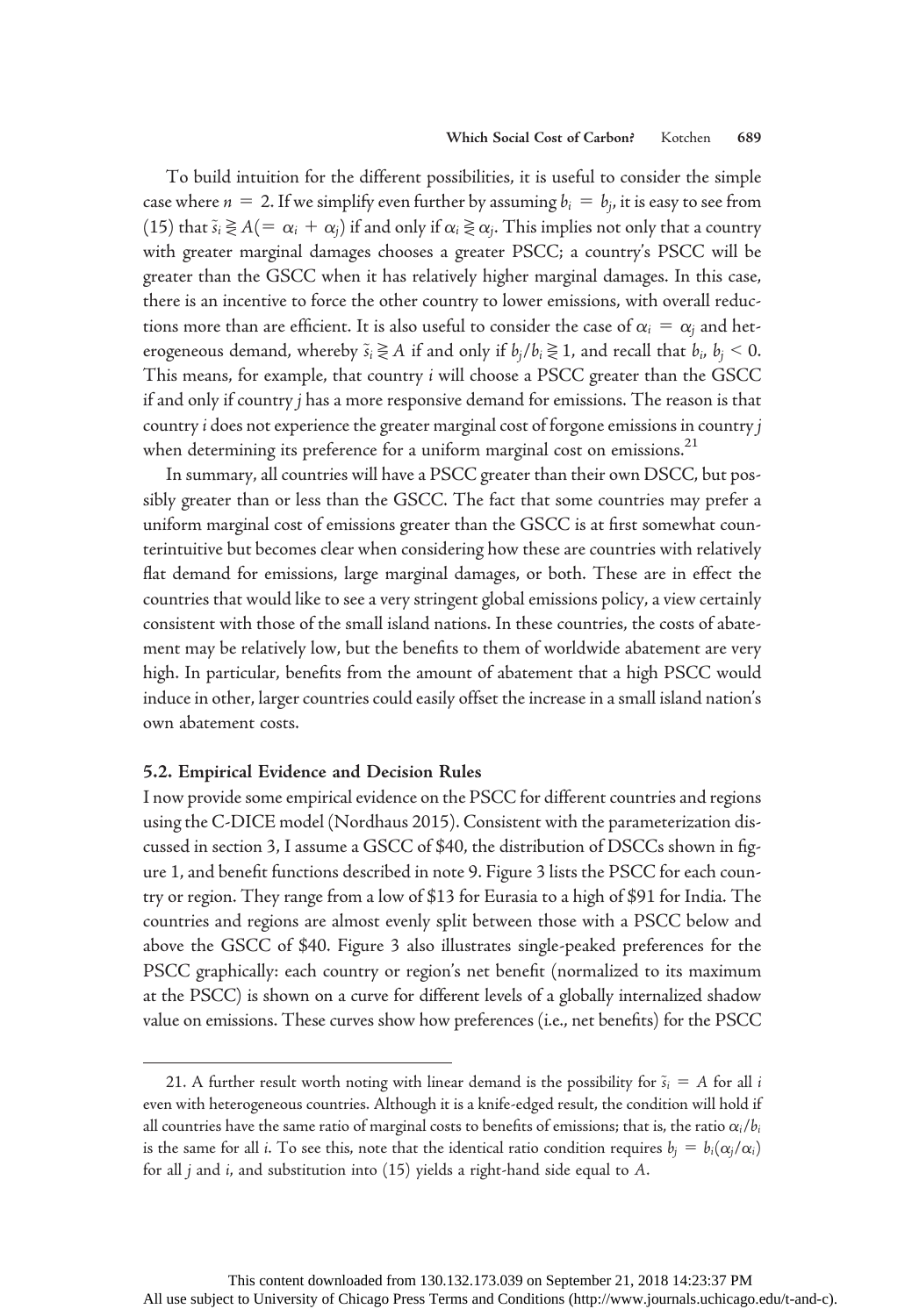

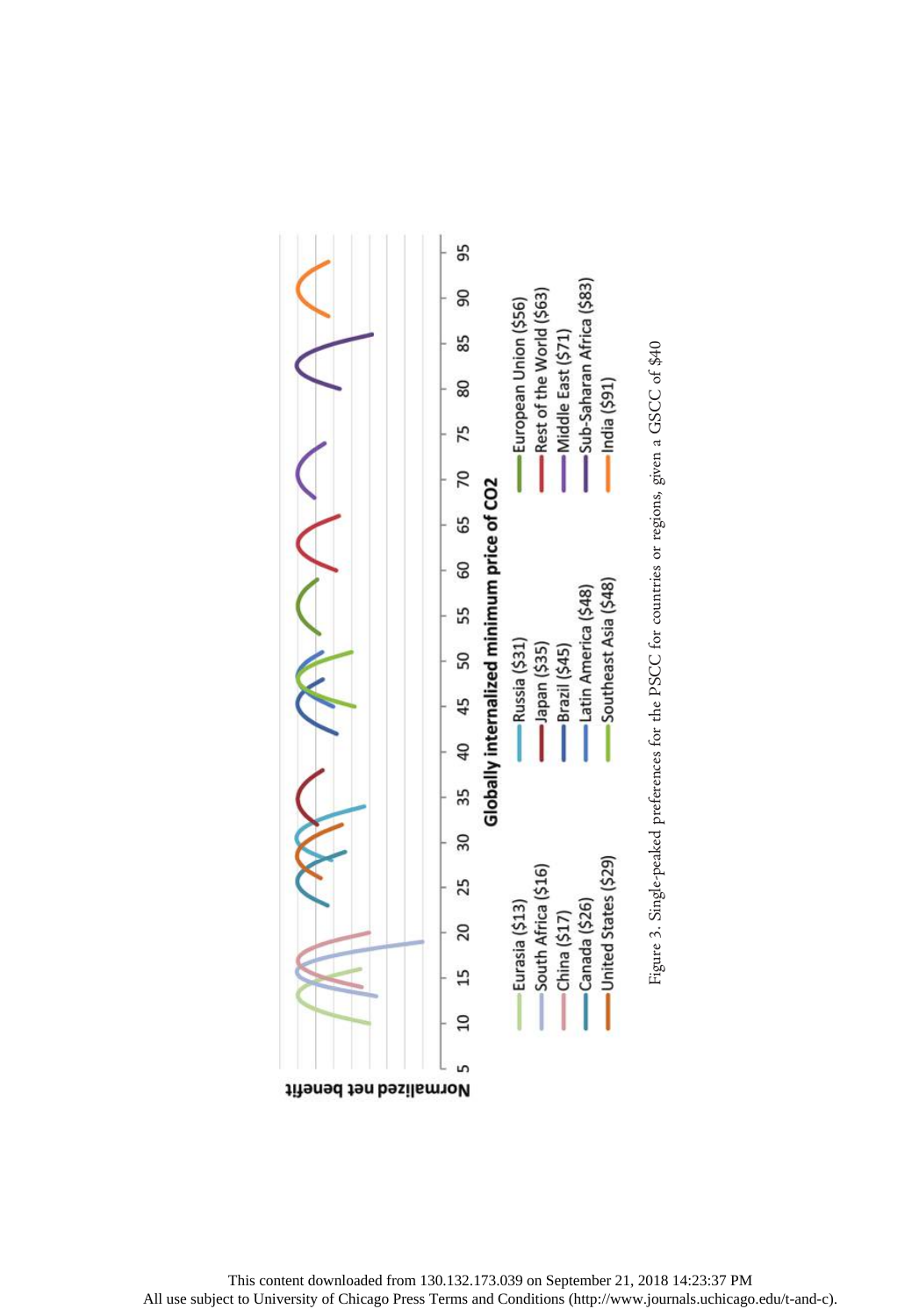| Decision Rule              | Outcome DCC<br>(\$) | Mean PSCC<br>$($ \$) |
|----------------------------|---------------------|----------------------|
|                            |                     |                      |
| Population weighted        | 51                  | 54.6                 |
| GDP weighted               | 46                  | 45.3                 |
| Unanimity (Nash reference) | 21                  |                      |

Table 1. Decision Rules and Corresponding Outcomes for the Decision Cost of Carbon (DCC)

Note. Dollar amounts are per ton, and the GSCC is set at \$40.

have a unique maximum; that is, a country or region's net benefit declines as the shadow price moves away from its optimal PSCC in either direction.

To gain intuition about the heterogeneity of results, it is helpful to refer back to panel B of figure 2. Notice that those with greater benefits of moving to globally efficient emissions tend to be those with a higher PSCC. Indeed, these are the countries/ regions with a relatively high DSCC and low marginal abatement costs, while also taking account of how responsive other countries are to changes in the shadow value of emissions.

The set of preferences illustrated in figure 3 provides a basis for studying how countries might agree on a uniformly implemented shadow value on emissions. Weitzman (2014, 2015) considers a thought experiment involving a fictitious World Climate Assembly that votes on a uniform carbon tax. But the need for such preference aggregation can apply more generally to a globally internalized shadow price, regardless of the policy instrument. This might arise as part of an international agreement, where, for example, Aldy and Pizer (2016) discuss benchmarking levels of ambition based on implicit prices of carbon.

As mentioned previously, I assume that countries must agree on a single, minimum SCC that all countries internalize. Let  $\mathcal{D}: \mathcal{R}^n \to \mathcal{R}^1$  denote a decision rule that maps n country preferences for the PSCC into a single number, denoted DCC for decision cost of carbon. I consider several voting rules to study how they affect the DCC. $^{22}$ 

Table 1 lists the different rules and corresponding estimates of the DCC. Recall that the analysis takes place with the underlying assumption of a true GSCC equal to \$40. The natural starting point is majority voting, for which the standard result is that the outcome will reflect preferences of the median voter. In this case, the median voter is Brazil, and the DCC is \$45. As a point of comparison, the table also reports the mean PSCC corresponding to each voting scheme, and in all cases, the mean is close to the median. Other voting schemes are a population weighted majority at \$51, and a GDP

<sup>22.</sup> In all cases, I apply the decision rule under the assumption of no transfers from one country to another.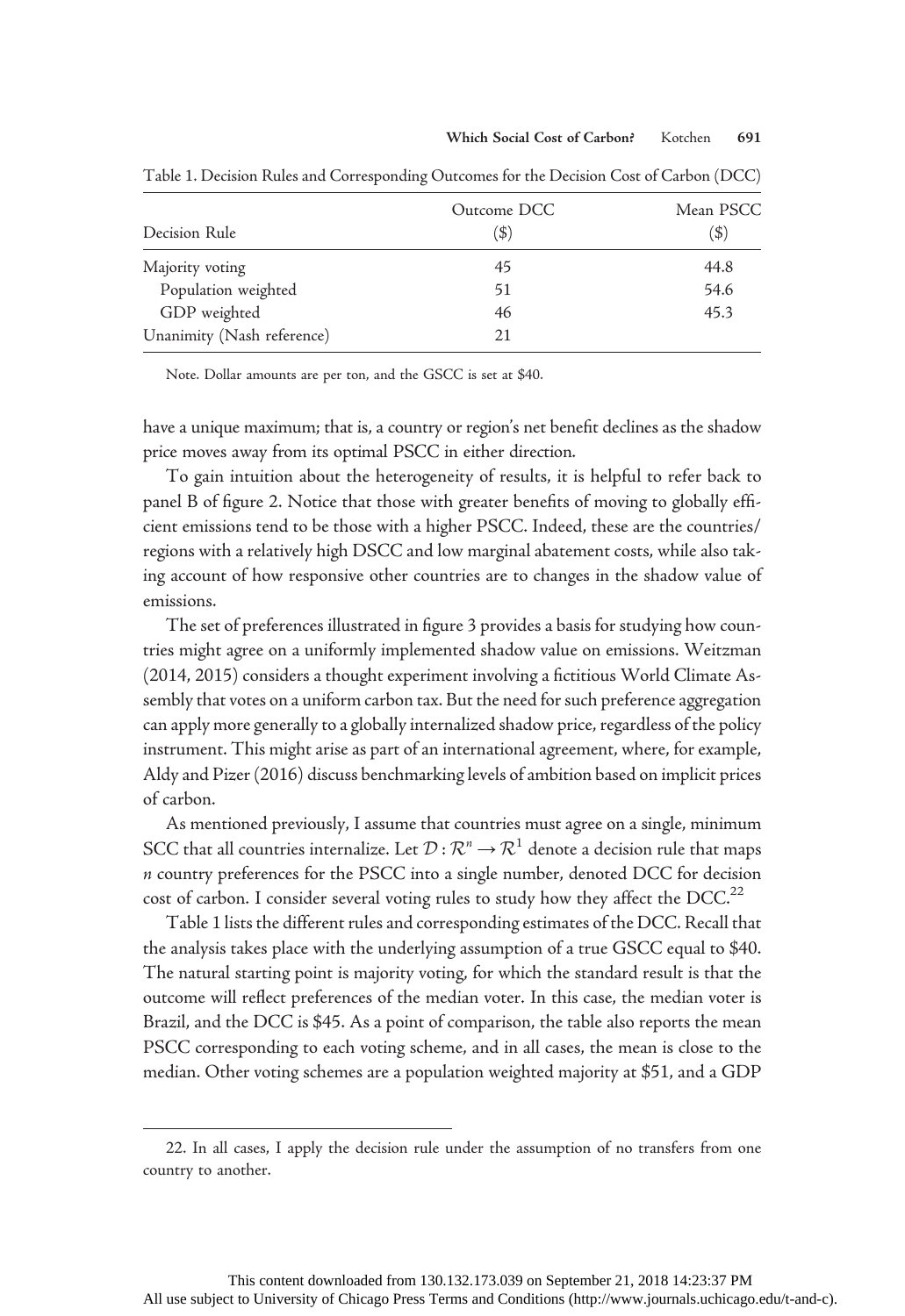weighted majority at \$46. Given the way that UNFCCC decision making is based on consensus, I also consider the largest shadow value that would achieve unanimous support in the sense that no country would prefer the Nash equilibrium. The result is \$21, and the pivotal region is Eurasia. A noteworthy finding is the way that the different voting schemes tend to result in a DCC quite close to the GSCC.

## 6. CONCLUSION

This paper contributes a theoretical foundation for the SCC to a literature that focuses almost exclusively on producing empirical estimates. The basic framework highlights the distinction between the DSCC and the GSCC, and relates them to the conditions of Pareto optimality and Nash equilibrium for a global public bad. The model helps frame the growing debate about whether countries should take account of the global benefits of reducing greenhouse-gas emissions when setting and evaluating domestic policy. At its core, from a static perspective, the distinction relies on a determination of the appropriate extent of a market for efficient provision of a global public good. Analysis also shows how choices between the DSCC and the GSCC are subject to distributional effects in addition to well-known free riding incentives.

Extensions of the model identify conditions under which a country's decision to internalize the GSCC, or at least something greater than the DSCC, can be individually rational. To capture international relations where a country reduces its own emissions to leverage reductions from other countries, I consider non-Nash behavior with a conjectural variations approach. As another alternative, I extend the model to a repeated game that accounts for the way international negotiations to mitigate climate change take place repeatedly over time. Folk theorem type results prove useful in this context. In both cases, it can be in a country's self-interest to internalize the GSCC. The results should help inform ongoing debate about the appropriate scope of the SCC in domestic policy analysis. Indeed, the debate has moved front and center in the United States because of the differing approaches between the Obama and Trump administrations for using the SCC in regulatory impact analysis.

But countries may not agree on the same value of the GSCC, and understanding why is consistent with the notion of the preferred SCC that I develop here. Seeking one estimate of the GSCC upon which all sovereign countries can agree abstracts from each country's heterogeneous incentives. I show how all countries have a PSCC that is greater than their DSCC but can be less than or greater than the GSCC. Empirical evidence based on the C-DICE model shows how countries or regions would prefer a globally internalized shadow value on emissions that ranges from \$13 (Eurasia) to \$91 (India) when the actual GSCC is \$40. Different voting schemes for preference aggregation, however, result in shadow values relatively close to the GSCC.

In conclusion, this paper shows how establishing and using the GSCC among sovereign countries is not simply a case of estimating and internalizing an externality. While the theoretical treatments and empirical demonstrations are intentionally sim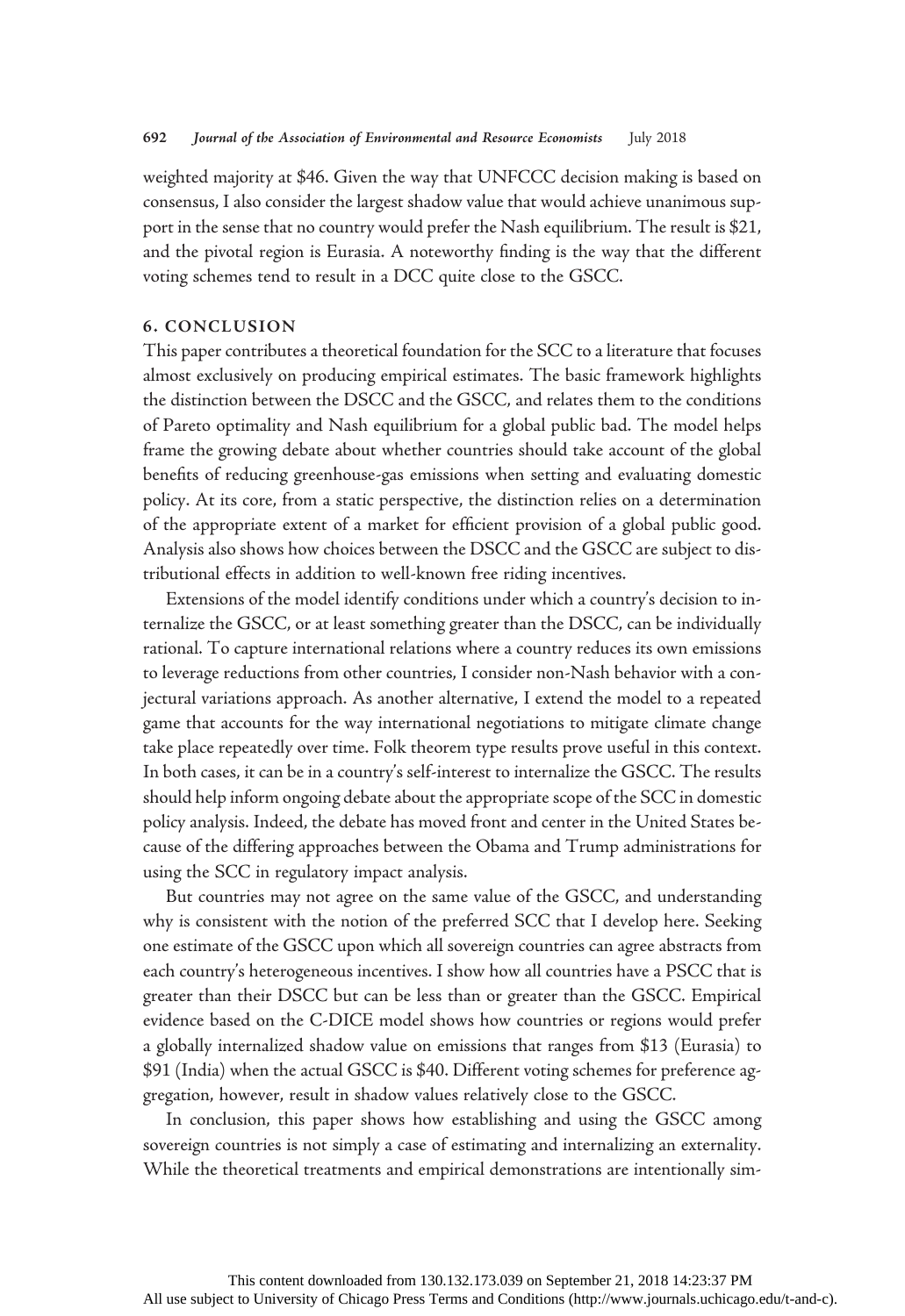ple, they open the door to future research with potentially important insights to guide the estimation and use of the SCC and to inform the design of future climate policy.

#### REFERENCES

- Aldy, Joseph E., and William A. Pizer. 2016. Alternative metrics for comparing domestic climate change mitigation efforts and the emerging international climate policy architecture. [Review of Environmental](https://www.journals.uchicago.edu/action/showLinks?doi=10.1086%2F697241&crossref=10.1093%2Freep%2Frev013&citationId=p_28) [Economics and Policy](https://www.journals.uchicago.edu/action/showLinks?doi=10.1086%2F697241&crossref=10.1093%2Freep%2Frev013&citationId=p_28) 10:3-24.
- Barrett, Scott. 1994. Self-enforcing international environmental agreements. [Oxford Economic Papers](https://www.journals.uchicago.edu/action/showLinks?doi=10.1086%2F697241&crossref=10.1093%2Foep%2F46.Supplement_1.878&citationId=p_29) 46:878–94.
- ———. 2003. Environment and statecraft: The strategy of environmental treaty-making. New York: Oxford University Press.
- Böhringer, Christoph, Jared C. Carbone, and Thomas F. Rutherford. 2016. The strategic value of carbon tariffs. [American Economic Journal: Economic Policy](https://www.journals.uchicago.edu/action/showLinks?doi=10.1086%2F697241&crossref=10.1257%2Fpol.20130327&citationId=p_31) 8:28-51.
- Bowen, Howard R. 1943. The interpretation of voting in the allocation of economic resources. *[Quarterly](https://www.journals.uchicago.edu/action/showLinks?doi=10.1086%2F697241&crossref=10.2307%2F1885754&citationId=p_32)* [Journal of Economics](https://www.journals.uchicago.edu/action/showLinks?doi=10.1086%2F697241&crossref=10.2307%2F1885754&citationId=p_32) 58:27–48.
- Burke, Marshall, Melanie Craxton, Charles Kolstad, Chikara Onda, Hunt Allcott, Erin Baker, Lint Barrage, Richard Carson, Kenneth Gillingham, Josh Graff-Zivin, Michael Greenstone, Stephane Hallegatte, Michael Hanemann, Geoff Heal, Solomon Hsiang, Benjamin Jones, David Kelly, Raymond Kopp, Matthew Kotchen, Robert Mendelsohn, Kyle Meng, Gilbert Metcalf, Juan Moreno-Cruz, Robert Pindyck, Steven Rose, Ivan Rudik, James Stock, and Richard Tol. 2016. Opportunities for advances in climate change economics. [Science](https://www.journals.uchicago.edu/action/showLinks?doi=10.1086%2F697241&crossref=10.1126%2Fscience.aad9634&citationId=p_33) 352:292-93.
- Chichilnisky, Graciela, and Geoff Heal. 1994. Who should abate carbon emissions? An international view-point. [Economics Letters](https://www.journals.uchicago.edu/action/showLinks?doi=10.1086%2F697241&crossref=10.1016%2F0165-1765%2894%2990119-8&citationId=p_34) 44:443-49.
- Cornes, Richard, and Todd Sandler. 1984. The theory of public goods: Non-Nash behavior. [Journal of Pub](https://www.journals.uchicago.edu/action/showLinks?doi=10.1086%2F697241&crossref=10.1016%2F0047-2727%2884%2990036-7&citationId=p_35)[lic Economics](https://www.journals.uchicago.edu/action/showLinks?doi=10.1086%2F697241&crossref=10.1016%2F0047-2727%2884%2990036-7&citationId=p_35) 23:367-79.

—. 1985. On the consistency of conjectures with public goods. [Journal of Public Economics](https://www.journals.uchicago.edu/action/showLinks?doi=10.1086%2F697241&crossref=10.1016%2F0047-2727%2885%2990033-7&citationId=p_36) 27:125-29. Darmstadter, Joel. 2016. Global benefit-cost analysis in US climate policy. Resources 191:34–39.

- Dudley, Susan E., and Brian F. Mannix. 2014. The social cost of carbon. Engage: Journal of the Federalist Society Practice Groups 15:14–18.
- Executive Order of the President. 2017. Promoting energy independence and the economic growth. Executive Order 13783. Federal Register (March 28), 16093–97.
- Fraas, Art, Randall Lutter, Susan Dudley, Ted Gayer, John Graham, Jason Shogren, and W. Kip Viscusi. 2016. Should the federal regulatory agencies report benefits to Americans from mandated reductions in greenhouse gas emissions? Letter to the National Academies of Sciences, Engineering and Medicine committee charged with assessing the social cost of carbon. http://www.rff.org/blog (February 8).
- Gayer, Ted, and W. Kip Viscusi. 2016. Determining the proper scope of climate change policy benefits in U.S. regulatory analyses: Domestic versus global approaches. [Review of Environmental Economics and](https://www.journals.uchicago.edu/action/showLinks?doi=10.1086%2F697241&crossref=10.1093%2Freep%2Frew002&citationId=p_42) [Policy](https://www.journals.uchicago.edu/action/showLinks?doi=10.1086%2F697241&crossref=10.1093%2Freep%2Frew002&citationId=p_42) 10:245-63.
- Greenstone, Michael, Elizabeth Kopits, and Ann Wolverton. 2013. Developing a social cost of carbon for US regulatory analysis: A methodology and interpretation. [Review of Environmental Economics and Pol](https://www.journals.uchicago.edu/action/showLinks?doi=10.1086%2F697241&crossref=10.1093%2Freep%2Fres015&citationId=p_43)[icy](https://www.journals.uchicago.edu/action/showLinks?doi=10.1086%2F697241&crossref=10.1093%2Freep%2Fres015&citationId=p_43) 7:23-46.
- Hahn, Robert, and Robert Ritz. 2014. Optimal altruism in public goods provision. ESS Working Paper Series (September), Brookings Institution, Washington, DC.